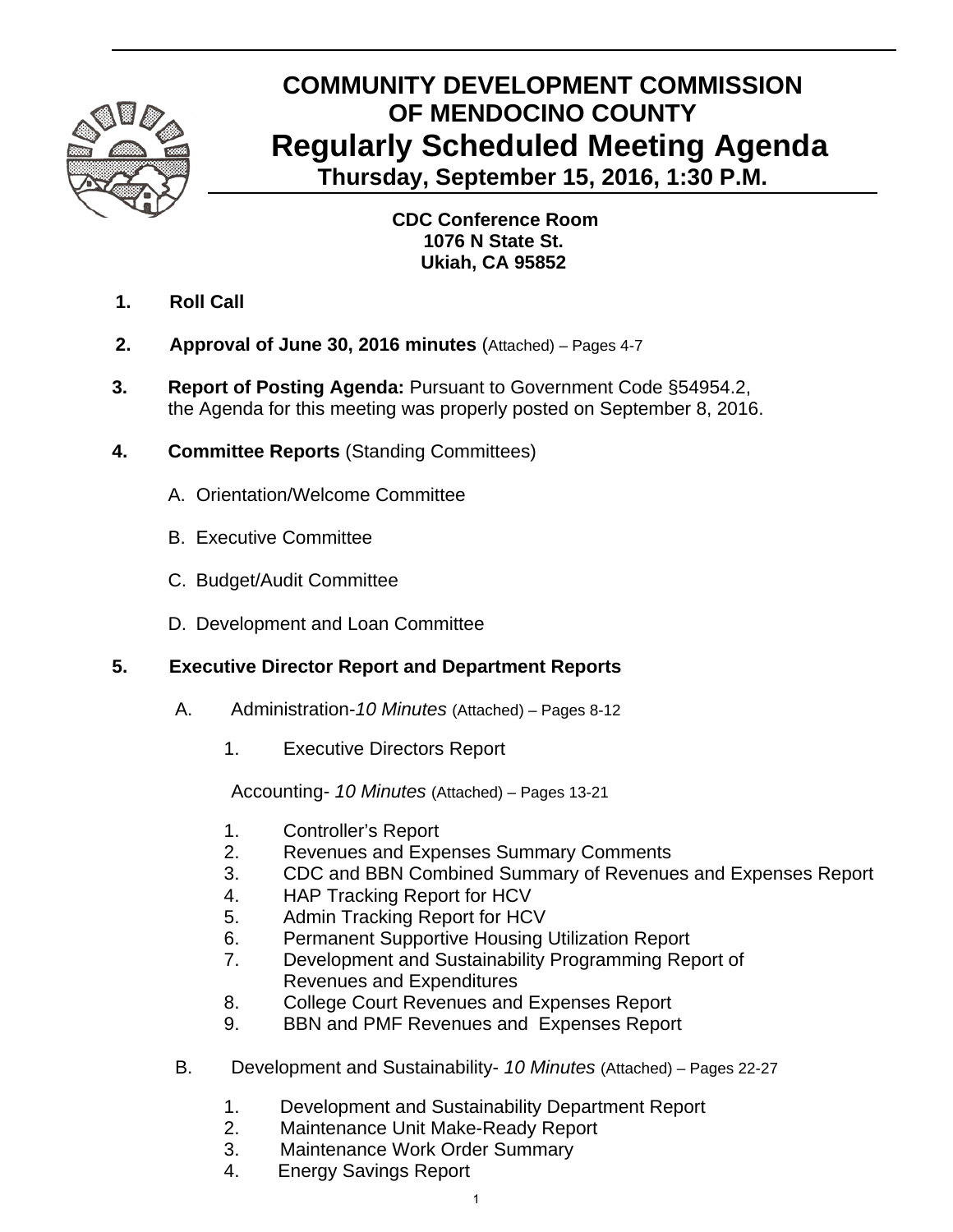- D. Housing- *15 Minutes* (Attached) *–* Pages 28-32
	- 1. Housing Manager Report
	- 2. Occupancy Move in/Move out Report
	- 3. TAR Report

### **6. Announcements**

None

### **7. Board Correspondence**

None

### **8. Media/Information**

None

### **9. Unfinished Business**

None

### **10. Board Comments to CDC Staff**

### **11. New Business***-15 Minutes*

- **A. Discussion and Possible Action Regarding Resolution #1066-16 Adopting Updated Payment Standards for use in the Housing Choice Voucher Program effective 11/1/2016** – Page 33-35
- **B. Discussion and Possible Action Regarding Resolution #1067-16 Authorizing the Executive Director and Controller to Write Off Uncollectable Debts**  – Pages 36-38
- **12. Public Expression**

### **13. Adjournment**

### **PUBLIC EXPRESSION**

The Commission welcomes participation in the meeting. Comments shall be limited so that everyone may be heard. This item is limited to matters under the jurisdiction of the Commission which are not on the posted agenda and items which have not already been considered by the Commission. The Commission limits testimony on matters not on the agenda to three minutes per person and not more than 10 minutes for a particular subject. No action will be taken. Individuals wishing to address the Commission under Public Expression are welcome to do so throughout the meeting day. To best facilitate these items, please notify either the Chair of the Board, or a Commissioner.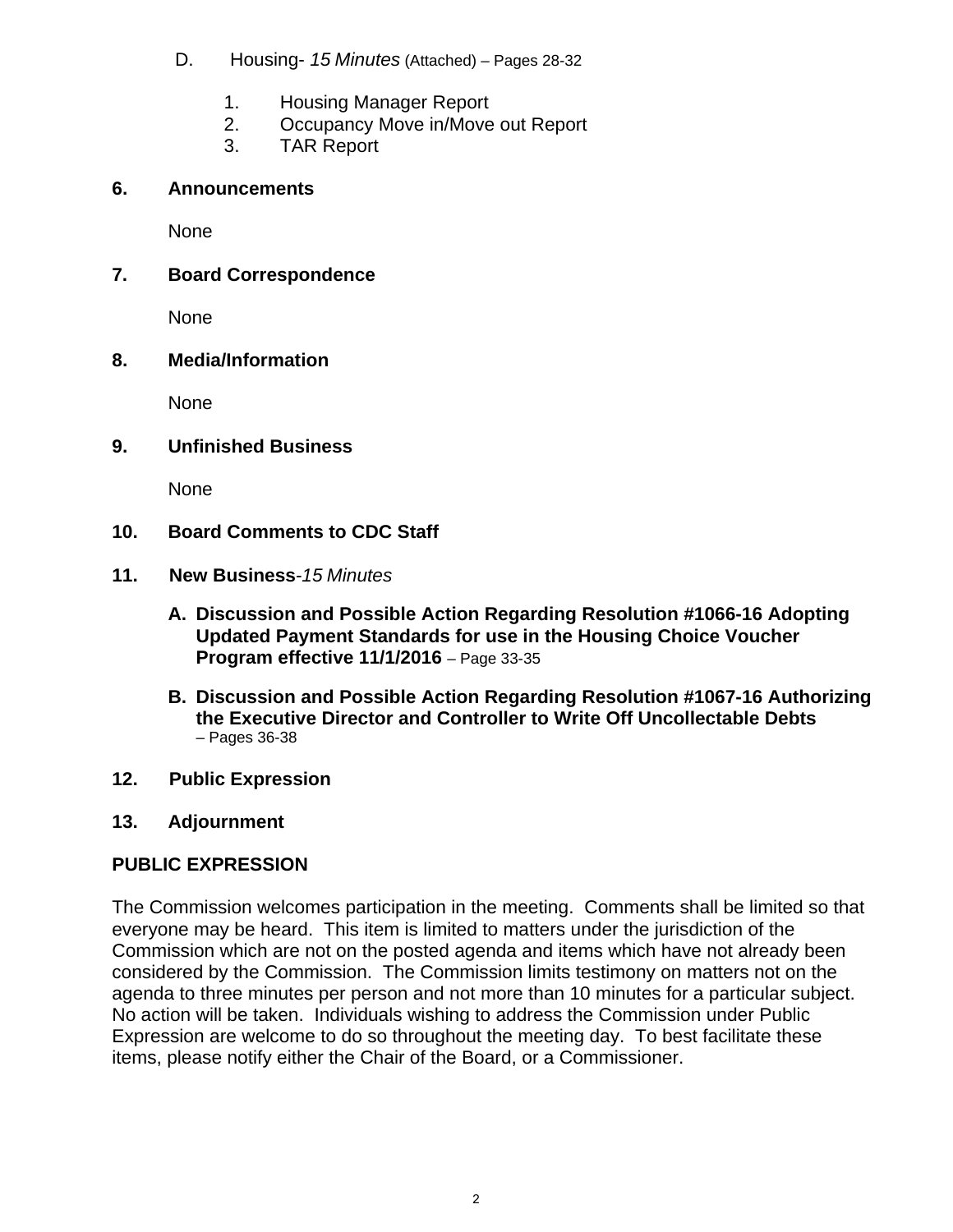### **AMERICANS WITH DISABILITIES ACT (ADA) COMPLIANCE**

The Commission complies with ADA requirements and upon request, will attempt to reasonably accommodate individuals with disabilities by making meeting material available in appropriate alternative formats (pursuant to Government Code Section 54953.2). Anyone requiring reasonable accommodation to participate in the meeting should contact the Office Representative I by calling (707) 463-5462 x 119 at least five business days prior to the meeting.

### **ADDITIONS TO AGENDA**

The Brown Act identifies the following three situations in which a body is permitted to take action on a matter not on the posted agenda:

(1) Pursuant to Section 54954.2(b) (2) the body may discuss a non-agenda item when the body determines that the matter in question constitutes an emergency pursuant to Section 54956.5.

 $(2)$  Pursuant to Section 54954.2(b) (2) the body may discuss a non-agenda item when the body determines (by 2/3 of the total body, or by unanimous vote if less than 2/3 present) that there is a need for immediate action which cannot reasonably wait for the next regularly scheduled meeting. However, the need for immediate action must have come to the attention of the body after the agenda had already been posted. This determination must be made by two-thirds of the total body or by unanimous vote if less than 2/3 are present.

3) Pursuant to Section 54954.2(b)(3) when an item has been posted on an agenda for a prior meeting, the item may be continued to a subsequent meeting which is held within five days of the meeting for which the item was properly posted. Under these circumstances, the item need not be posted for the subsequent meeting.

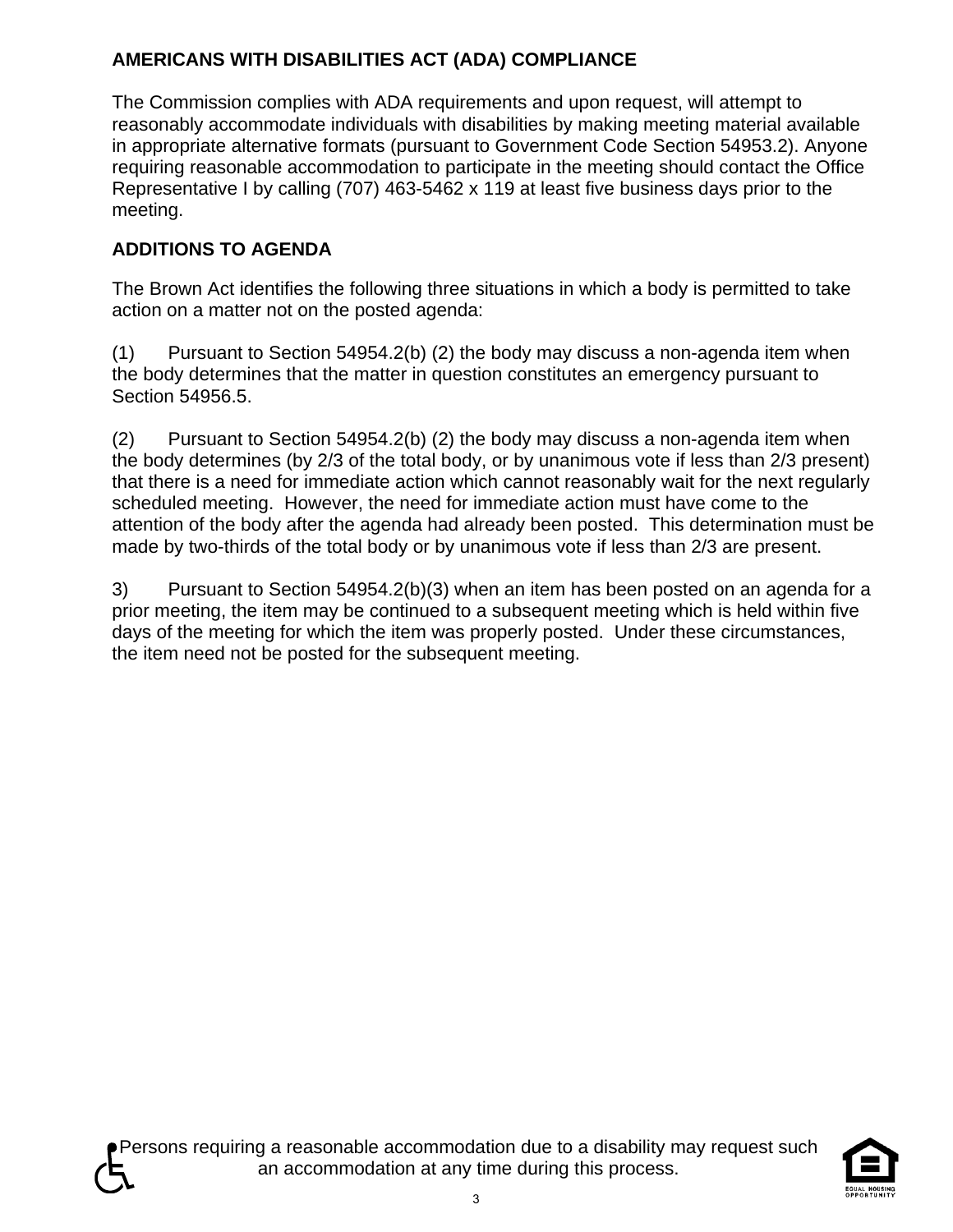### **Community Development Commission of Mendocino County Regularly Scheduled Meeting Minutes June 30, 2016**

**Chair Person Dawn Deetz called the meeting to order at 1:35 PM., June 30, 2016. The meeting was held at Community Development Commission Conference Room, 1076 N. State St., Ukiah, CA 95482.** 

### **1. Roll Call**

The recording secretary took roll call and determined there was a quorum present.

### **Commissioner Members Present**

Kathy Brigham Dawn Deetz Gary Mirata Vishnu Jeff Warner Richard Willoughby

**Commissioner Members Absent** 

None

**Others Present** 

Wallace Rowe, CPA

### **CDC Employees**

Heather Blough- Housing Manager Larry Cuneo-Controller Michelle Leher-Office Representative I Craig Schlatter- Development and Sustainability Manager

### **Members of the Public**

None

**2. Report of Posting Agenda** Pursuant to Government Code §54954.2, the agenda for this meeting was properly posted June 23, 2016.

### **3. Approval of the minutes**

### **Approval of May 26, 2016 minutes**

Motion by Commissioner Mirata and Seconded by Commissioner Warner to approve the May 26, 2016 Minutes.

Ayes: Commissioner Brigham, Commissioner Deetz, Commissioner Mirata, Commissioner Warner, Commissioner Willoughby and Commissioner Vishnu. Noes: None. Abstained: None. Absent: None.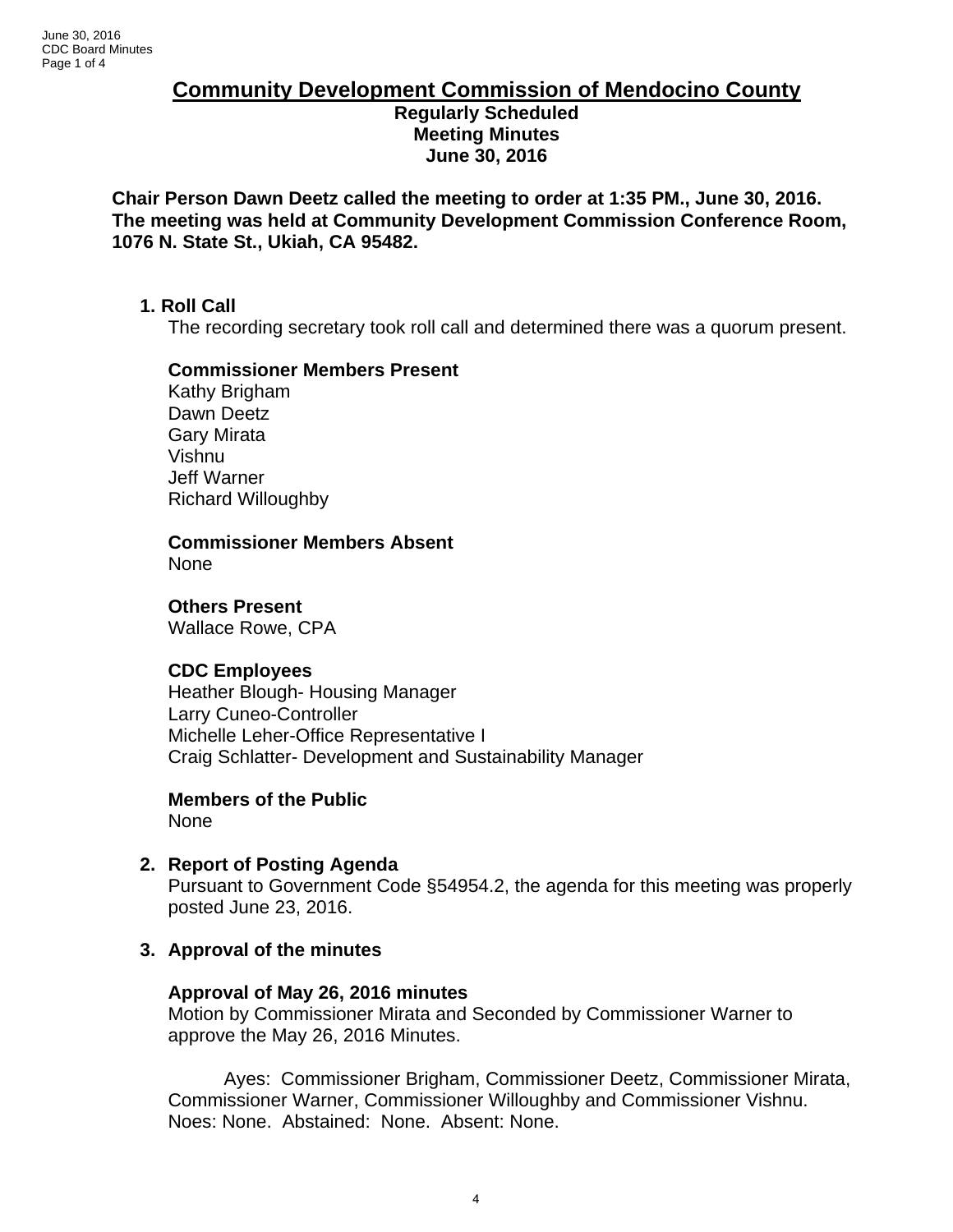### **4. Committee Reports**

Budget/ Audit Committee met at 12:30 PM for an in-depth presentation by Wallace Rowe, CPA, of CDC's annual audit report.

### **Commissioner Warner made a motion to change agenda item 10B to 5A and was seconded by Commissioner Willoughby.**

### **5. Executive Director Report**

### **a. Administration**

Heather Blough presented Todd Crabtree's report as written. CDC received a check for \$45,000 for the Holly Ranch Village stairs settlement. Todd's contract was renewed for another three years.

### **b. Accounting**

Larry Cuneo presented his report as written. Now that the audit is completed, the accounting department will focus more on their monthly activities. In August they will begin to work on the budget for FY 2016-17. The budget will be presented to the Board on the September Board meeting.

### **c. Development and Sustainability**

Craig Schlatter presented his report as written with one update. One of the maintenance technicians has resigned. The position will be posted internally for three days then will be open to the public.

Commissioner Warner commented on the Energy Efficiency Direct Install Projects in Fort Bragg. Craig mentioned that the success of the program in Fort Bragg is the result of contractor referrals.

### **d. Housing**

Heather Blough presented her report as written. The organizations, Ukiah Community Center and the coast Hospitality Center, lost funds in the most recent funding round from the Continuum of Care. This would have funded Coordinated Entry required for all Continuum of Care funded programs, and will be utilized for Emergency Solutions grant. The community will need to figure out how to keep Coordinated Entry activities funded so that other programs are not in jeopardy.

Due to HUD's priority shift to Housing First, it has been more difficult to receive funds for other programs. This last year the Continuum of Care did not receive high enough scores to have all the programs funded.

### **6. Announcements**

None

### **7. Board Correspondence**

None

### **8. Media/Information**

Article from the Ukiah Daily Journal, "NorCal Christian Ministries working with Homeless Resource Center in Ukiah" by Sarah Reith on June 13, 2016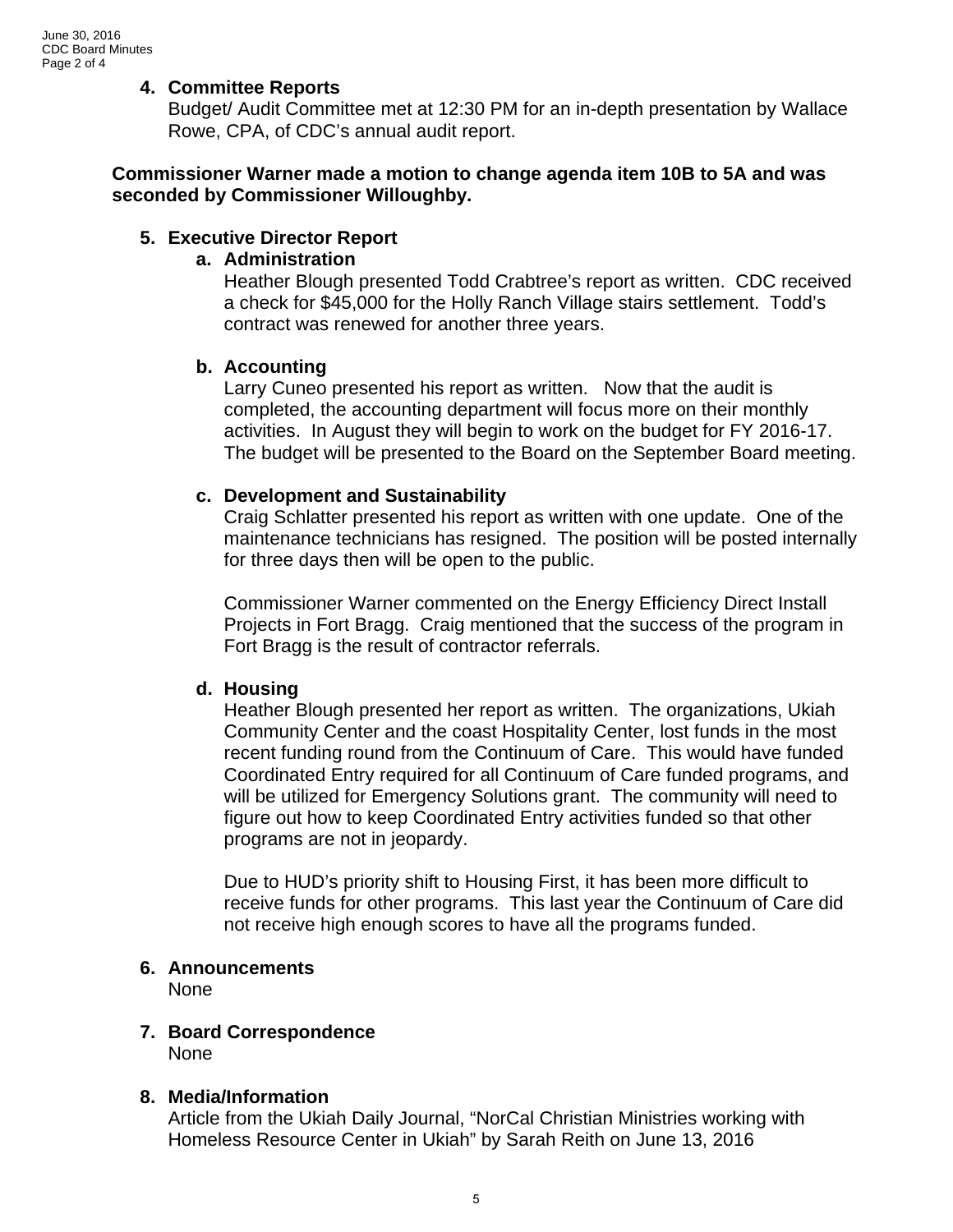Article from the Ukiah Daily Journal, "Ukiah asked to consider housing project for mentally ill" by Justine Fredericksen on June 16, 2016

Article from the Fort Bragg Advocate News, "Mental health housing proposal raised" by Chris Calder on June 16, 2016

### **9. Unfinished Business**  None

### **10. New Business**

**a. TIMED ITEM 1:40 PM Public Hearing, Discussion and Possible Action Regarding Resolution # 1062-16 Approving PHA Certifications of Compliance with Annual Plans and Related Regulations: Board Resolution to Accompany the Annual PHA Plan** 

### **Closed Public Hearing at 1:41 PM.**

Motion by Commissioner Warner and Seconded by Commissioner Mirata to Adopt Resolution #1062-16 Approving PHA Certifications of Compliance with Annual Plans and Related Regulations: Board Resolution to Accompany the Annual PHA Plan

Ayes: Commissioner Brigham, Commissioner Mirata, Commissioner Deetz, Commissioner Vishnu, Commissioner Warner, and Commissioner Willoughby. Noes: None. Abstained: None. Absent: None.

### **b. Discussion and Possible Action Regarding Resolution #1063-16 Adoption of Agency Audit 2014-15**

Wallace Rowe, CPA, was present to discuss the audit with the Board. Mr. Rowe stated that the auditor's opinion on the financial statements on noncompliance and internal controls are unmodified or unqualified opinions. There were no findings found in all aspects of the audit and there were no recommendations.

Motion by Commissioner Willoughby and Seconded by Commissioner Vishnu to Adopt Resolution #1063-16 Adopting the Agency Audit 2014-15

Ayes: Commissioner Brigham, Commissioner Mirata, Commissioner Deetz, Commissioner Vishnu, Commissioner Warner, and Commissioner Willoughby. Noes: None. Abstained: None. Absent: None.

### **c. Discussion and Possible Action Regarding Resolution #1064-16 Adoption of the Agency's Salary Schedule Which Becomes Effective May 18, 2016**

 Motion by Commissioner Willoughby and Seconded by Commissioner Mirata to Adopt Resolution #1064-16 Adoption of the Agency's Salary Schedule Which Becomes Effective May 18, 2016

Ayes: Commissioner Brigham, Commissioner Mirata, Commissioner Deetz, Commissioner Vishnu, Commissioner Warner, and Commissioner Willoughby. Noes: None. Abstained: None. Absent: None.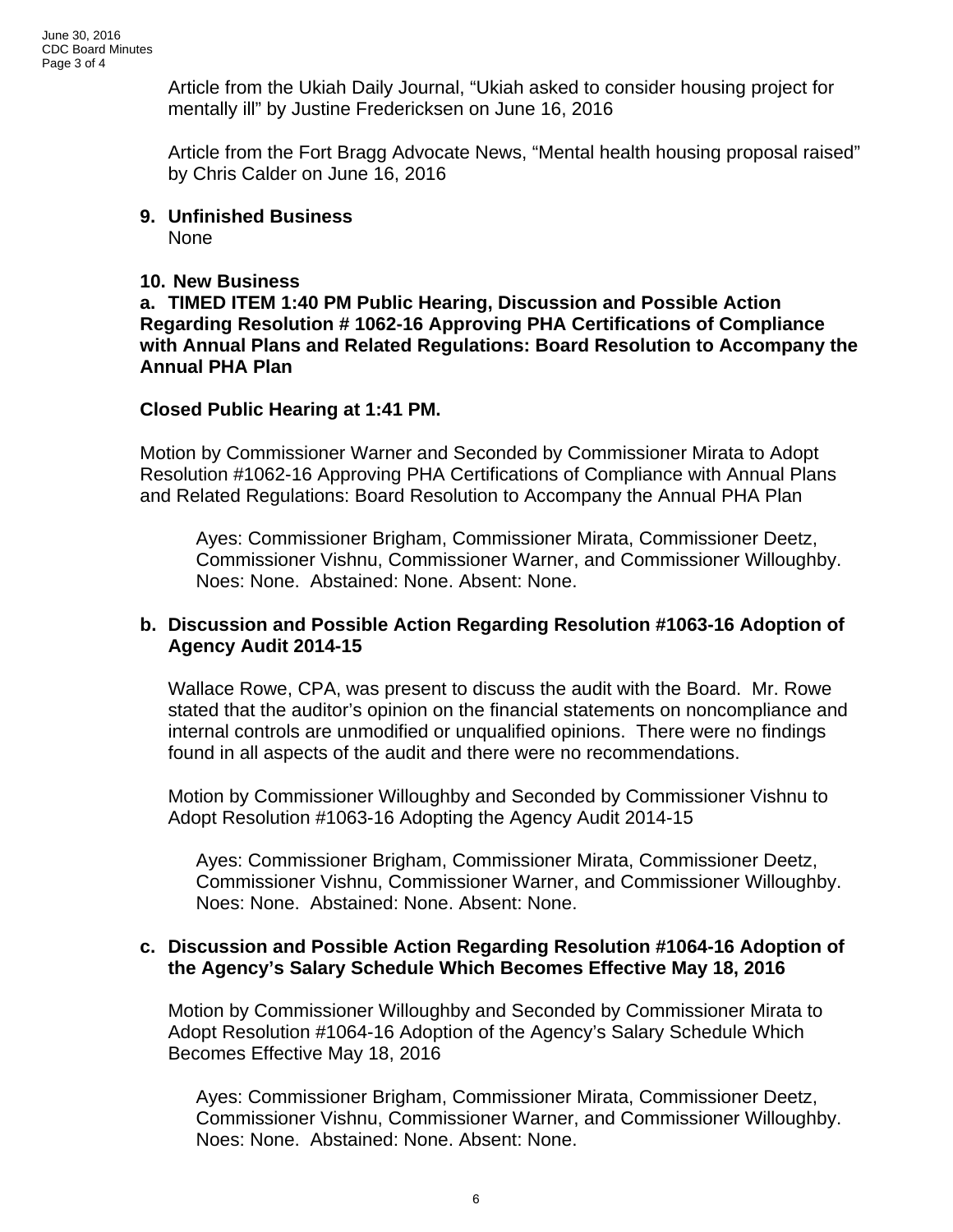### **d. Discussion and Possible Action Regarding Resolution #1065-16 Adopting the Removal of CDC Office Building from HUD Public Housing Inventory**

Motion by Commissioner Warner and Seconded by Commissioner Willoughby to Adopt Resolution #1065-16 Adopting the Removal of CDC Office Building from HUD Public Housing Inventory

Ayes: Commissioner Brigham, Commissioner Mirata, Commissioner Deetz, Commissioner Vishnu, Commissioner Warner, and Commissioner Willoughby. Noes: None. Abstained: None. Absent: None.

### **11. Public Expression**

None

### **12. Adjournment 2:12 PM**

Motion by Commissioner Willoughby and Seconded by Commissioner Warner to adjourn.

 **\_\_\_\_\_\_\_\_\_\_\_\_\_\_\_\_\_\_\_\_\_\_\_\_\_\_\_\_ Dawn Deetz, Chairperson** 

**ATTEST: \_\_\_\_\_\_\_\_\_\_\_\_\_\_\_\_\_\_\_\_\_\_\_\_\_\_\_\_\_** 

 **Todd Crabtree, Executive Director** 

Persons requiring an accommodation due to a disability may request such an accommodation at any time during this process.



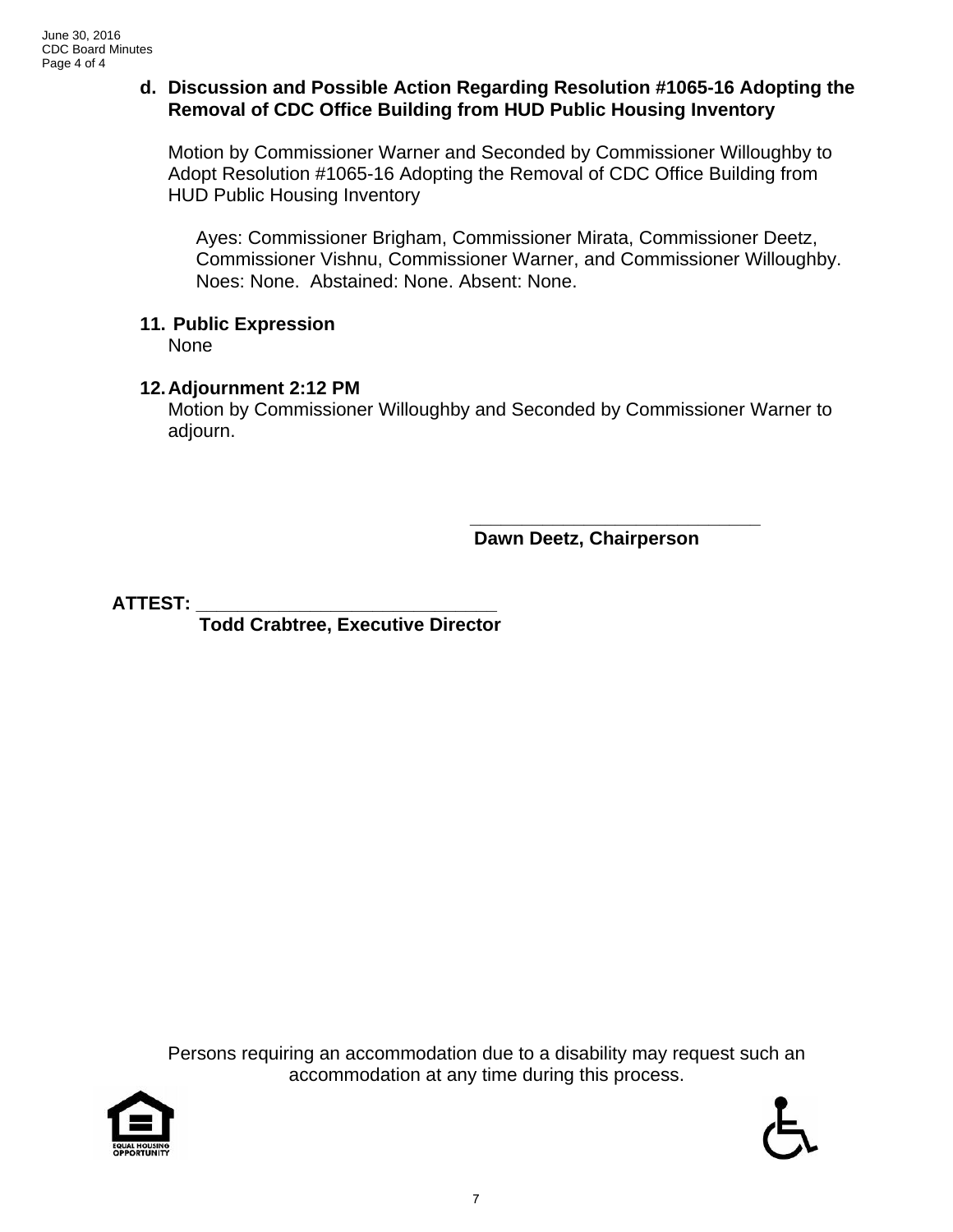### **COMMUNITY DEVELOPMENT COMMISSION OF MENDOCINO COUNTY EXECUTIVE DIRECTOR'S REPORT**

### **MEETING DATE:** 9/15/16  **AGENDA ITEM:** 5.A

**DATE:** 9/4/16

**TO:** Board of Commissioners

**FROM:** Todd Crabtree, Executive Director

**SUBJECT:** Administration

### Personnel.

Working with Development and Sustainability Manager to interview possible Maintenance Tech Specialist.

Also will be advertising soon for Baechtel Creek Village Resident Manager with a focus on maintenance.

Possible new Commissioner. Unable to attend this meeting but expected that our Orientation Committee (Jeff and Gary) will reach out and meet to discuss. I have already met with her.

### Housing Assets/Housing Programs.

Working with Housing Manager on the Coordinated Entry situation with Continuum of Care funding. We have released RFP and if we do not have what we need we also have a job announcement ready.

Working on disposition of office building. We have been communicating with HUD. We have approval from HUD Special Applications Office. Now we need to work on the agreement with the HUD San Francisco office.

Working with Housing Manager on ideas to increase HCV lease up. Working on increasing payment standards as action item this week. Also looking into landlord referral incentive program.

### Development and Sustainability.

Primarily been working on filling Maintenance Tech position and advertising for BCV Manager position.

### Accounting.

Working with Controller on finances and looking into the next fiscal year.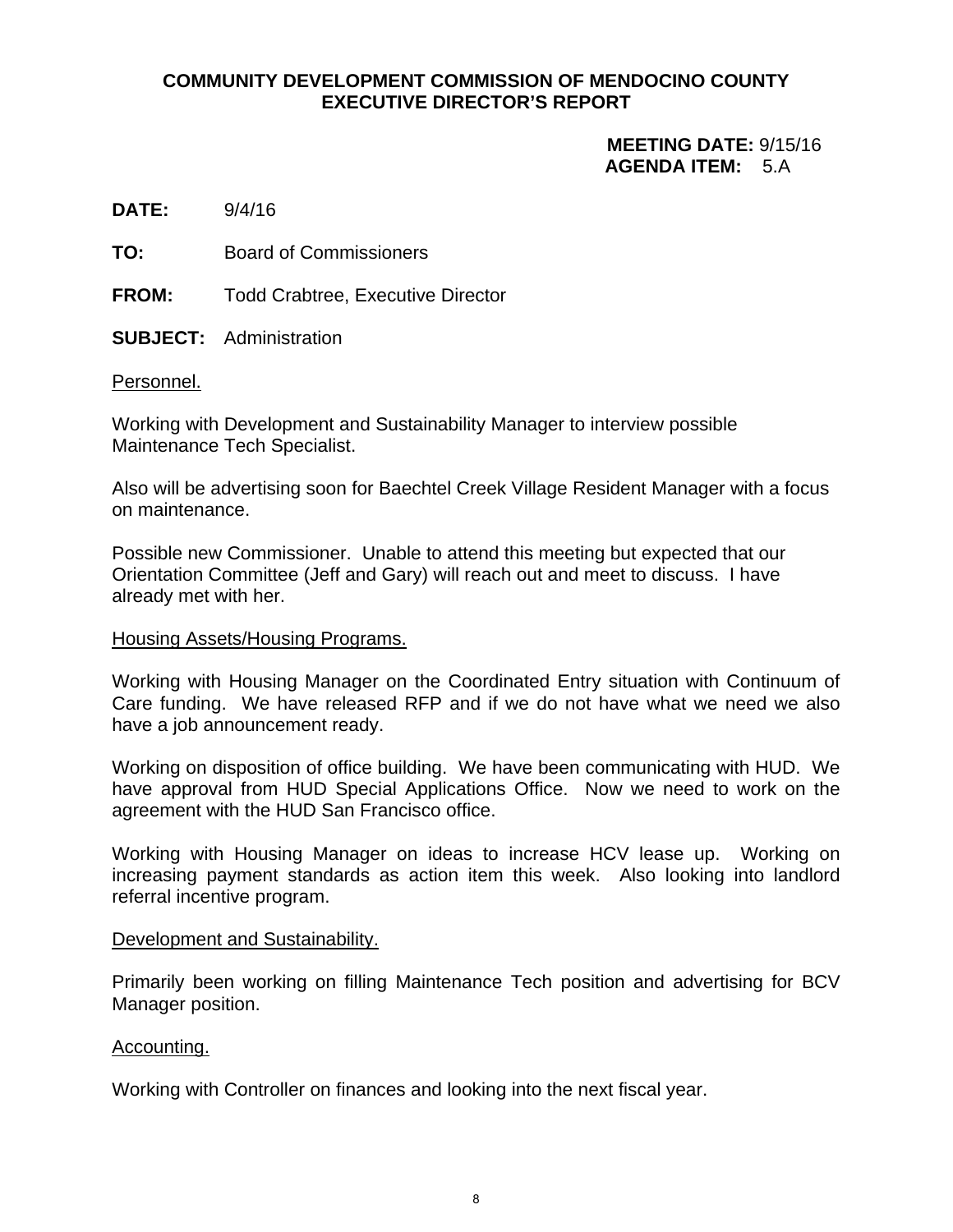### Other:

Have started employee recognition program to replace performance incentive program as of October 1.

Have California Association of Housing Authorities Northern California meeting from September 8-10. Should have some things to report from that meeting.

Strategic planning meeting was August 18<sup>th</sup> in Willits. Attached. Looking at this as a to do list to get more done.

Have started putting board agendas and minutes on the website.

www.cdchousing.org

EDDSEPT4.16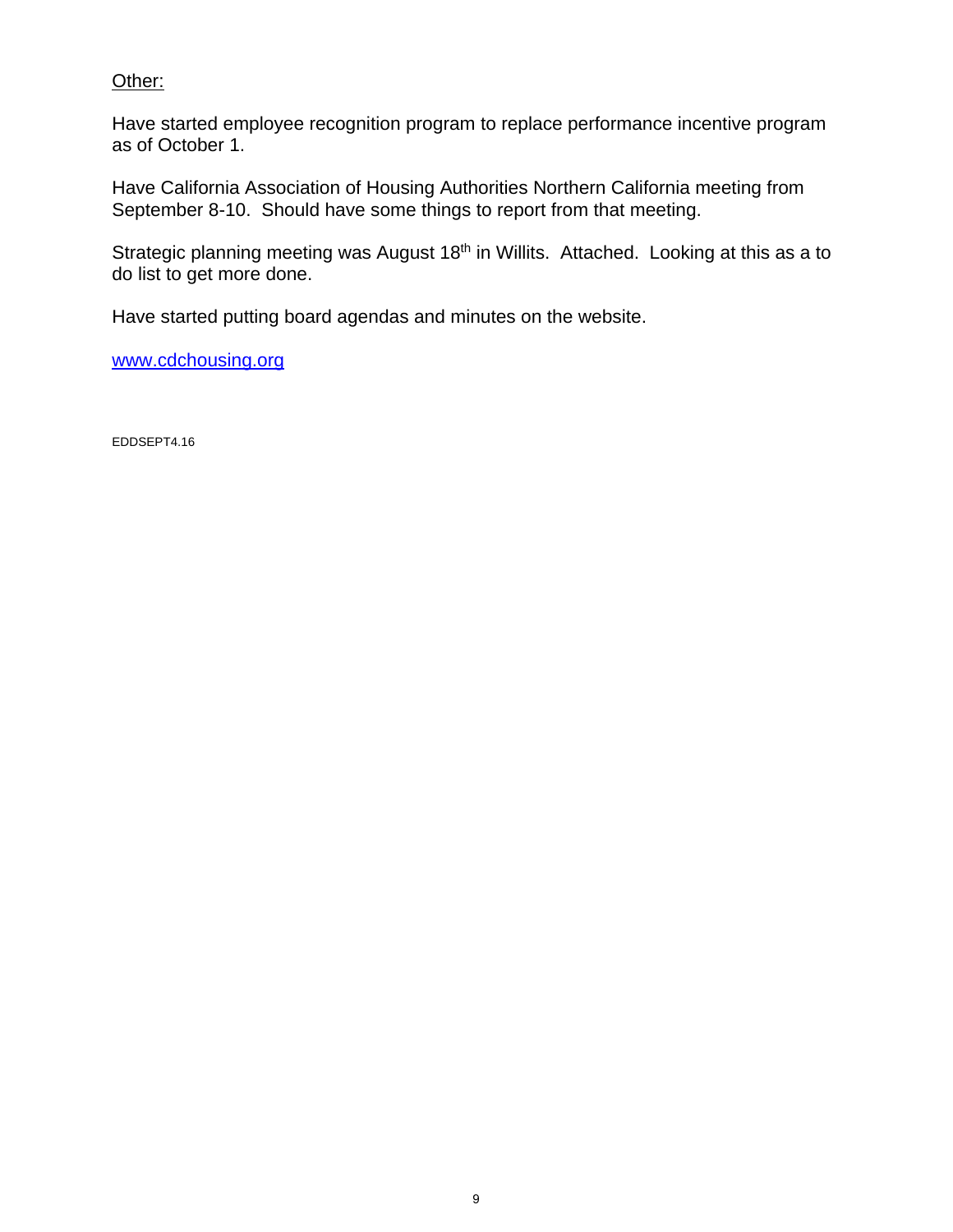### Community Development Commission of Mendocino County Strategic Planning Day **Changing and Fine Tuning of Operations**

The CDC staff met at the Baechtel Creek development on Thursday 08/18/2016. One of the day's activities was related to taking an overall and\or longer term view of the CDC operations.

The staff was asked to pretend they were a member of the Board of Commissioners. They were then asked, "How should we change or fine tune the operations of the CDC?" Each person was given a blank answer sheet and they were ask not to write their names on the paper: their comments were to be anonymous. The responses were collected, read aloud and summarized on a large pad of paper. What follows are the responses.

The lines are separating responses prepared by individual staff persons.

======================================================================= Develop additional funding sources to house more households. Hire additional staff. Build additional units.

=======================================================================

More focus on team collaboration. More opportunities to work with other departments.

======================================================================= Try to become clear and consistent in how and what we do for better or worse then build from there.

=======================================================================

Transition into infill development. More financial forecasting. More HCV trend forecasting.

======================================================================= Increase collaboration between departments.

======================================================================= Based on our discussions of earlier today we should emphasis the whole agency and avoid department-by-department thinking. We should improve our public image so we can integrate with other agencies better.

=======================================================================

More education to the new landlords pertaining to how the program works. Buying or building more one and two bedroom units in the Ukiah area.

Public Awareness:

=======================================================================

=======================================================================

I believe the public generally sees the CDC as "HUD" and is not aware of what else we do, so perhaps an awareness campaign of what the CDC does in its entirety would be a positive way to promote the CDC in this community.

Our Office:

Our main CDC office building should portray the belief of well-maintained properties, therefore we may want to invest some funds to give our office a "face lift" and look less run down.

=======================================================================

When a department is running at full capacity (fully staffed) it allows for more opportunity and growth potential.

For the housing programs department especially being understaffed for the past couple of years has been difficult to focus on anything other than getting the current work done.

If the department was running at full capacity it would allow the focus to easily be changed to allow for growth and addition funding sources.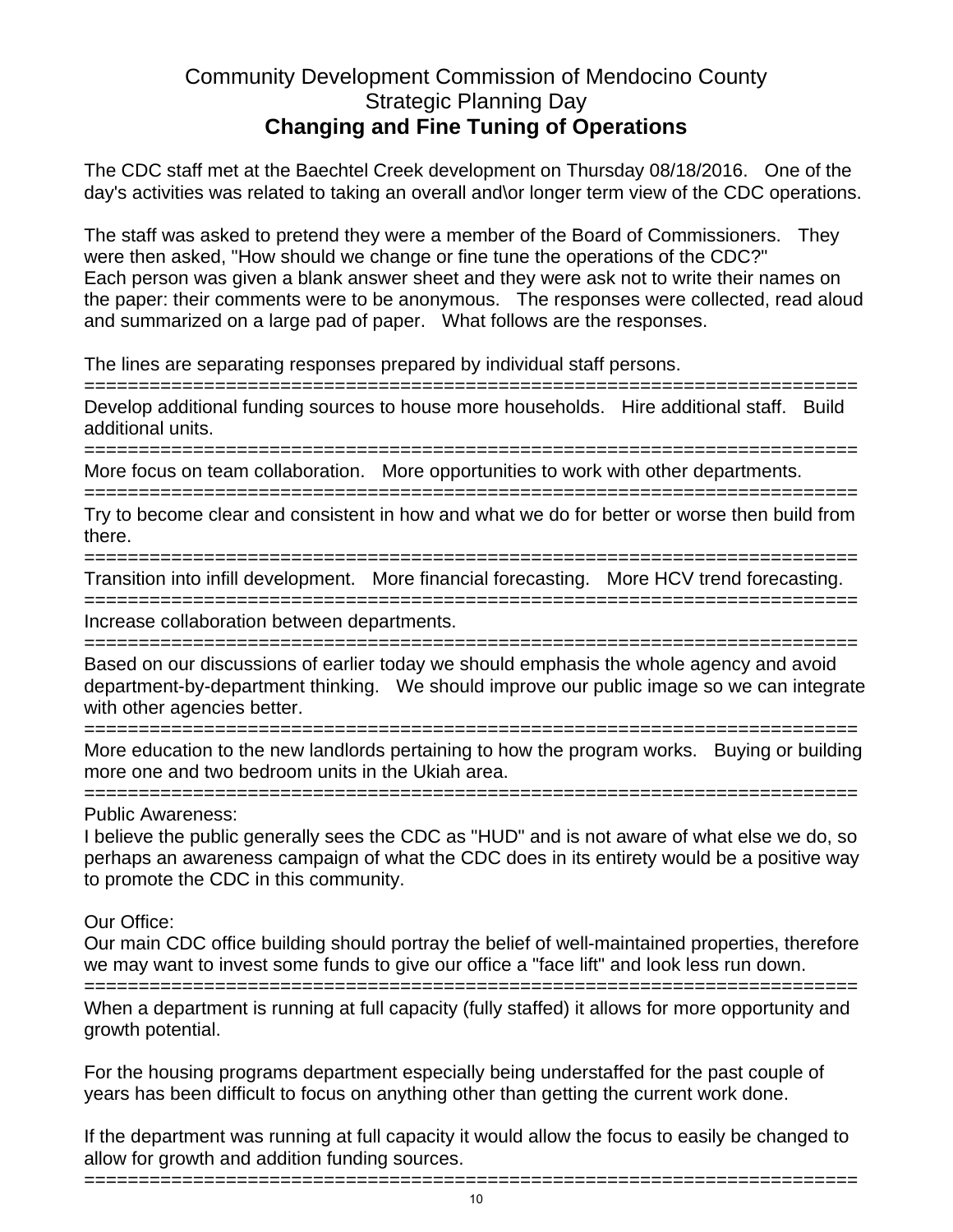Increase communication between departments (staff and managers) to plan and build procedures and policies for:

Employee handbook (safety) and Department specific policies and procedures.

Create structured and productive scheduled meetings for all departments to plan for specific issues such as capital projects development and key organizational work. Subcommittees could be formed of persons from related and unrelated departments.

=======================================================================

On the whole, the work done by the CDC has seemed to be viewed very favorable by our Commissioners. However, the input of the Board for the most part is usually confined to (directed to) only the upper management at the CDC, though I believe it would be very beneficial for all members of the CDC to hear praises, concerns, or any other input that members of the Board have to share.

Attendance at the Board meetings is not necessary, but a brief summary of the major topics (maybe in a bi-monthly e-mail) would be useful in staying up-to-date on high level topics. =======================================================================

1) Build meaningful and mutually beneficial partnerships with a variety of outside organizations to leverage shared resources to produce the greatest amount of change possible in the community.

2) Be sustainable and environmentally conscious with resources to avoid unnecessary waste of electricity and other energy resources.

======================================================================= x) Continue focus on compliance and excellence in all activities.

x) Explore obtaining or building one and two bedroom units.

x) Foster additional "community" feel in the work environment.

=======================================================================

1) Information and outreach to the community and landlords regarding the benefits of our programs (HCV, Energy Watch, etc.)

2) Development vacant lots, buying more property to help single or small families (one and two bedroom units)

3) Focus on development in Ukiah and Willits areas

======================================================================= Fully staff the housing specialist positions

=======================================================================

Hire a full-time specialist so we do not have to keep paying for a temp nor do other coworkers have to be overloaded with so much more work.

======================================================================= CDC should focus on the job at hand of housing as a whole: funding, training, making CDC run as smooth as possible.

Stay in the loop of the ever-changing market... site development, improvements in all areas, staying in tune with all improvements.

Making the job of each employee the best it can be at the CDC with training.

Keeping everyone working towards the same goal: housing for everyone that needs it.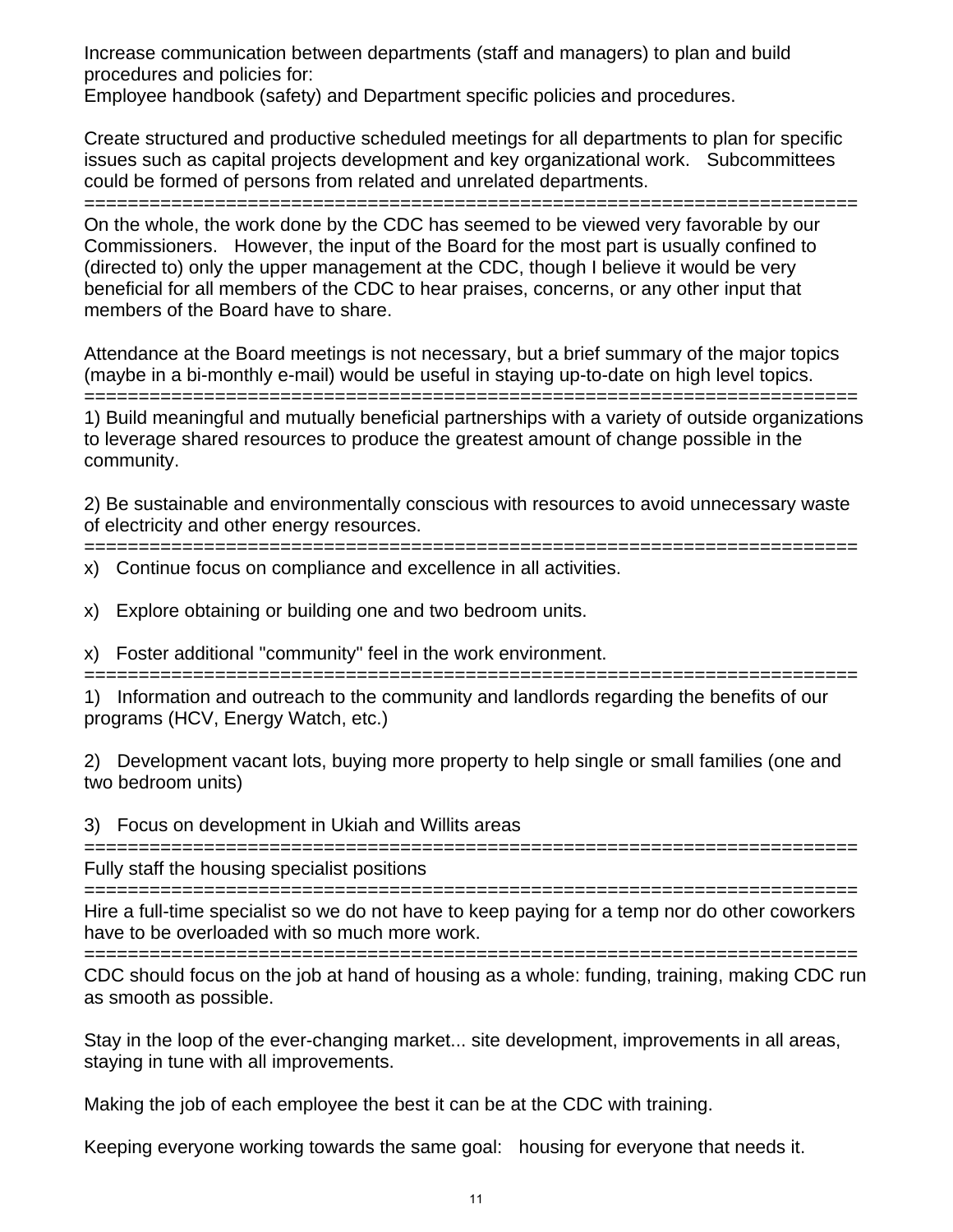### Community Development Commission of Mendocino County Strategic Planning Day **Fiscal Year 2016-17 Priorities**

The CDC staff met at the Baechtel Creek development on Thursday 08/18/2016 to reflect on the past year's accomplishments, to plan for the next year's activities and to hear from staff what improvements they would like to see in the coming year or years. Staff was asked what items should take priority during the coming year. This is a listing of items mentioned.

- Main office building curb appeal improvements
- Maximize HCV program's assistance funding\voucher utilization
	- o outreach to new landlords
	- o educating new landlords
	- o educate our assisted clients (how to be a successful renter ... a good tenant)
- Continue high quality programs with an aim to attract additional funding
- Development capital improvements
- Better management of the Commission's door keys
- Embody sustainability as an agency
- Agency wide teamwork
- Intra departmental education and communication
- Install utility meters on BBN units without them
- Networking, building collaborations and partnerships within our community
- Community feedback with public participation
- Increase\improve community perception \ awareness of the CDC
- Open HCV program wait list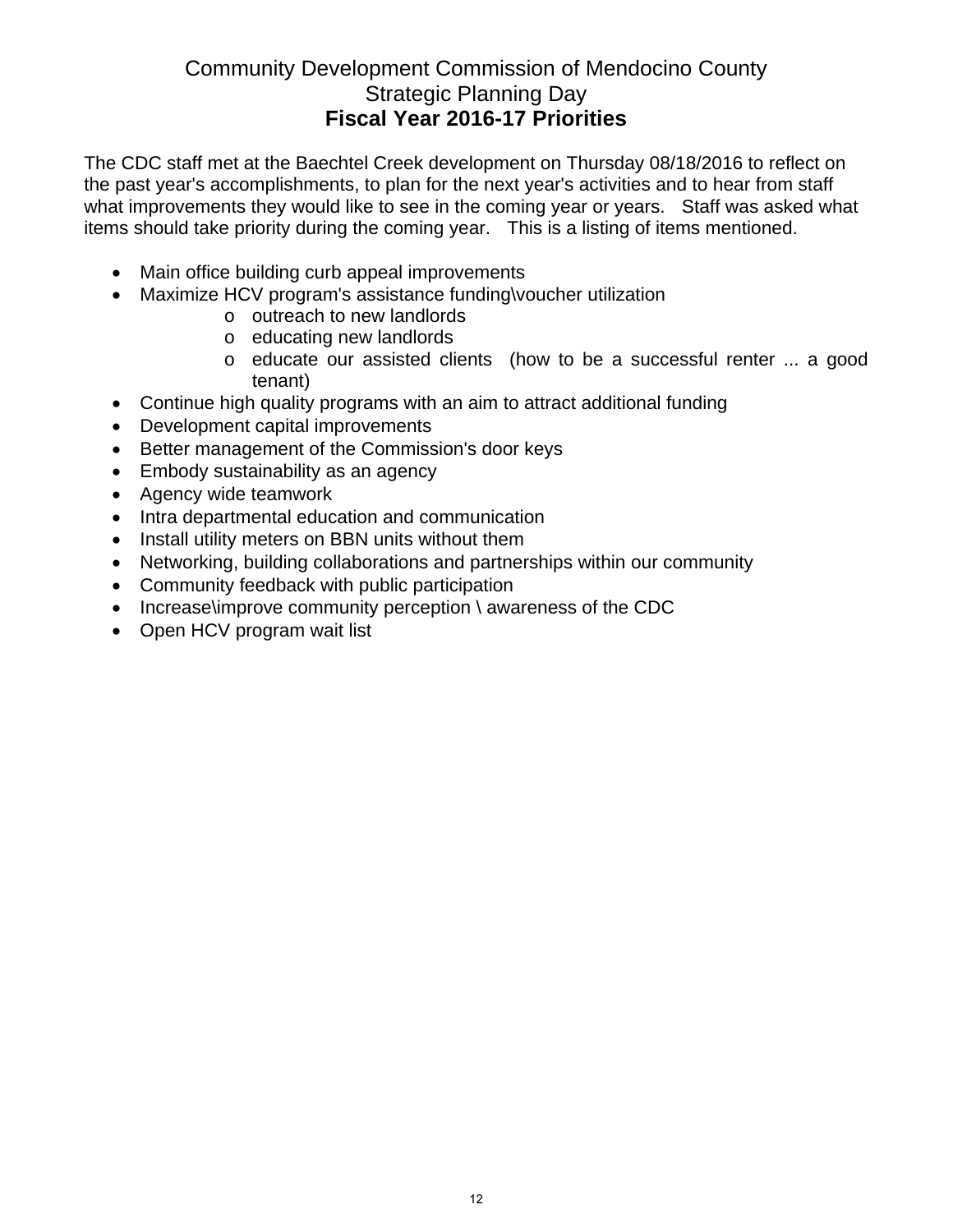

Agenda Summaries must be submitted no later than end of business Thursday, 14 days prior to the meeting date.

To: Board of Commissioners Date: 8/31/2016

From: Larry Cuneo **Agents** Agenda Date: 9/15/2016

| <b>Department Resource:</b>   | Larry Cuneo | Phone: 463-5462<br>ex 116           | Present $\boxtimes$   On Call |                     |
|-------------------------------|-------------|-------------------------------------|-------------------------------|---------------------|
| Regular Agenda<br>Add On Item |             | Est. Time for Item: 10 min   Urgent |                               | Routine $\boxtimes$ |

### **Agenda Title: Controller's Report**

- Previous Actions: Reports submitted to Board of Commissioners for review.
- **Summary**

### **Accomplishments:**

- HUD requested housing authorities to perform a special review of available HAP funds. The Commission's accounting department compared rental assistance expenses per our general ledger with expenditures as previously reported into HUD's Voucher Management System (VMS). HUD is working with housing authorities nationwide in an effort to understand recent rental assistance spending patterns. They will use this information while allocating next year's HAP allocations to the various housing authorities.
- Processed the routine accounting transactions and related reports (payroll, AP, paying landlords, deposits, monthly VMS report, etc).
- Michelle Leher, Office Representative, has been maintaining the Housing Choice Voucher waiting list. She has recently contacted all applicants on the current list. At this point in time there are less than 200 persons on the wait list.

### **Planned activities:**

 During September we will start the year-end adjusting and closing efforts as September is the last month of our fiscal year.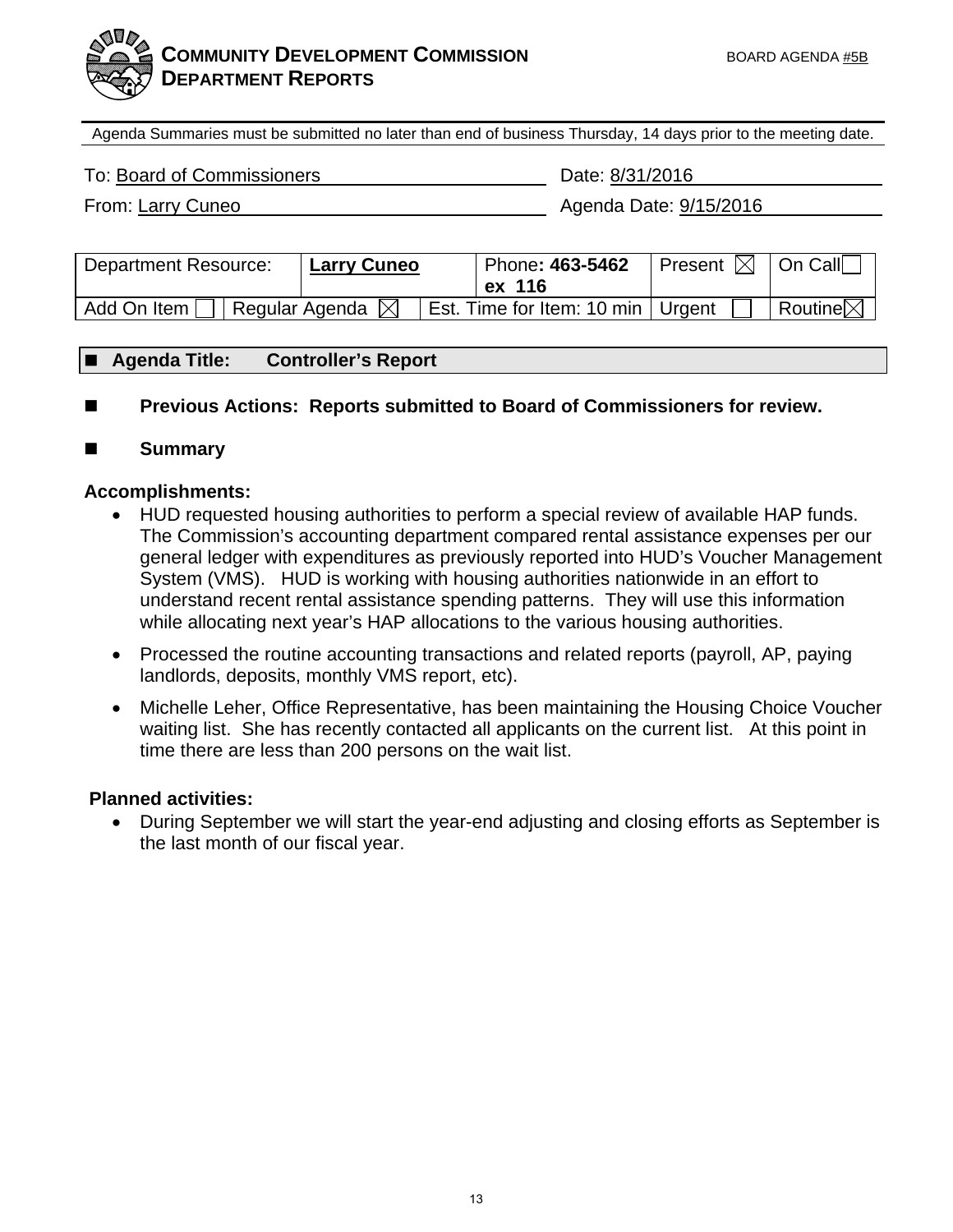### COMMUNITY DEVELOPMENT COMMISSION OF MENDOCINO COUNTY Summary of revenues and expenses from 10/01/15 through 07/31/16

### Housing Choice Vouchers (HCV) Admin

The attached report covers the first ten months of the 2015-16 fiscal year. The CDC has earned \$24,056 more this year than expended on the administration of the HCV rental assistance program. Even though more admin funds were earned than expended during this fiscal year to date the program has an admin related deficit. The deficit was established last year as the GASB 68 pension related changes were implemented.

### Housing Choice Vouchers (HCV) HAP

The Housing Authority is providing approximately \$500,000 of rental assistance per month. HUD is sending approximately \$500,000 per month to the CDC. During the first ten months of the fiscal year we have distributed \$4,968,673 in rental assistance and HUD has sent the CDC \$5,127,583 for this purpose. HAP expenditures were a bit less in the last two months (\$486,680 for June and \$484,359 for July.) The program is supporting fewer clients of late. Approximately twenty less families are currently being assisted as compared with several months ago.

### Permanent Supportive Housing (PSH)

The PSH agreements between HUD and the CDC cover a July through June period. It is expected that revenues will cover all expenditures during 2015-16 for the PSH assistance programs.

### Development and Sustainability (D&S)

The Development and Sustainability department will be funded during 2015-16 via agreements with PG & E and the department will continue its participation in City and County federally-supported activities. The department has earned approximately \$17,000 more than it expended during the first ten months of the 2015-16 fiscal year.

### College Court

Seven rental units are maintained at the College Court property. Revenues exceeded expense by \$13,190 through 07/31/2016.

Building Better Neighborhoods and Property Management Fund (BBN\_PMF) BBN owns rental units and those properties are administered by CDC staff. Transactions related to these management efforts are recorded in the CDC's Property Management Fund (PMF). BBN pays the PMF fund \$55,000 per month for the maintenance of its properties and the service to its tenants.

The combined BBN-PMF effort realized a \$125,655 gain as of 07/31/2016.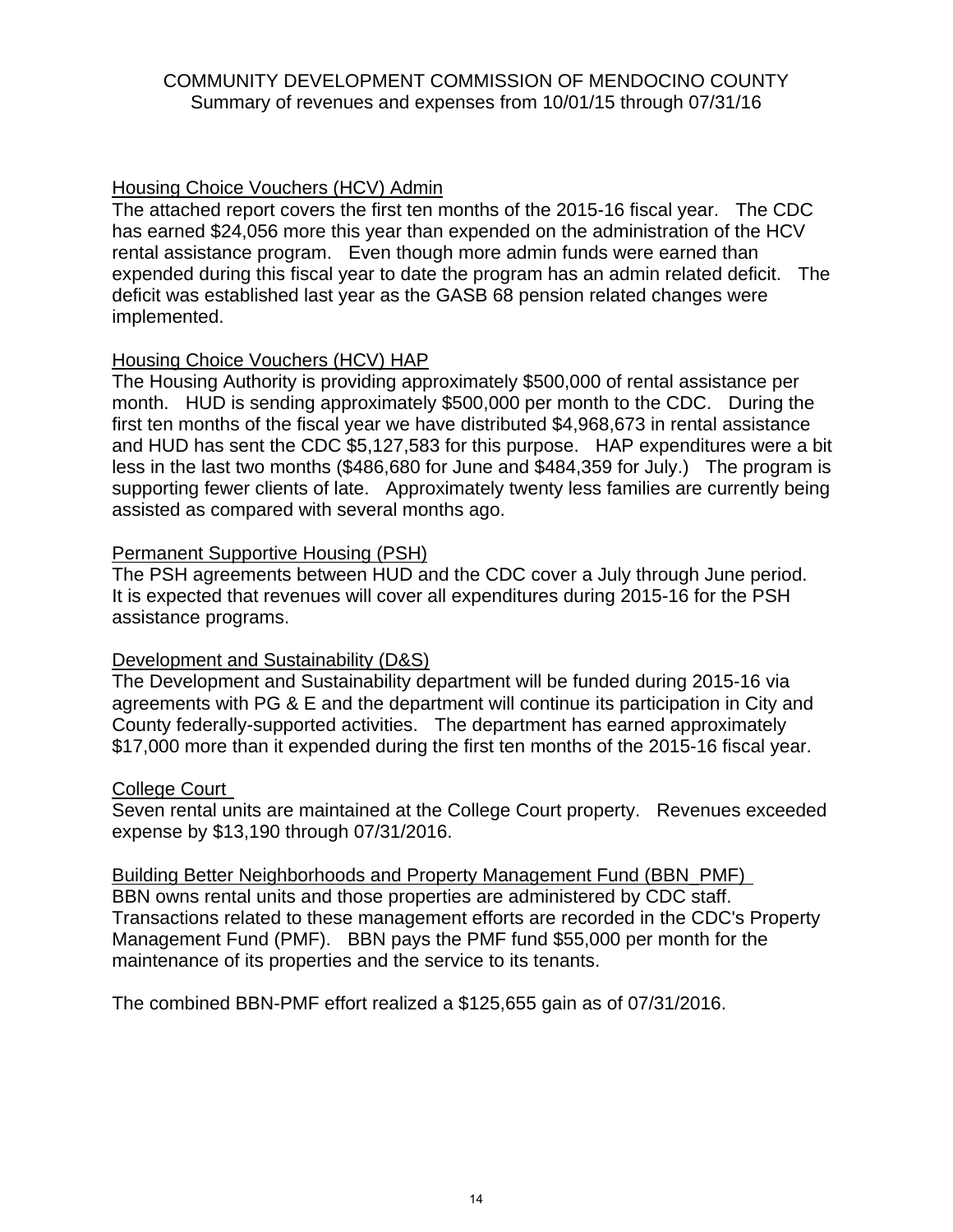| 158,910        | 180,187   | 125,655                                               | 13,190        | 17,286              | 0                                            | 24,056           | Revenues Less Expenses       |
|----------------|-----------|-------------------------------------------------------|---------------|---------------------|----------------------------------------------|------------------|------------------------------|
| 4,968,673      | 4,092,362 | 2,019,234                                             | 38,907        | 278,445             | 1,177,776                                    | 578,000          | Total Expenses               |
|                | 454,850   | 443,420                                               | 11,430        |                     |                                              |                  | Depreciation Expense         |
| 4,968,673      | 1,038,069 |                                                       |               |                     | 1,038,069                                    |                  | HAP Assistance Expenses      |
|                | 140,000   | 140,000                                               |               |                     |                                              |                  | Transfers Out to Other Funds |
|                | 407,473   | 215,155                                               | 5,761         | 84,717              | 15,140                                       | 86,700           | All Other Expenses           |
|                | 189,330   | 187,152                                               | 2,178         |                     |                                              |                  | Appliances, Maint., Repairs  |
|                | 7,648     |                                                       | 7,648         |                     |                                              |                  | Loan Interest Expense        |
|                | 550,000   | 550,000                                               |               |                     |                                              |                  | Property Management Expense  |
|                | 1,304,992 | 483,507                                               | 11,890        | 193,728             | 124,567                                      | 491,300          | Payroll Expenses             |
|                |           |                                                       |               |                     |                                              |                  | Expenses:                    |
|                |           |                                                       |               |                     |                                              |                  |                              |
| 5,127,583      | 4,272,549 | 2,144,889                                             | 52,097        | 295,731             | 1,177,776                                    | 602,056          | Total Revenues               |
|                | 140,000   | 140,000                                               |               |                     |                                              |                  | Transfers Into the RK Fund   |
|                | 79,153    | 62,774                                                | 1,307         | 15,072              |                                              |                  | All Other Revenues           |
|                | 92,123    |                                                       |               | 92,123              |                                              |                  | City and County Dvlpmnt Rev  |
|                | 188,536   |                                                       |               | 188,536             |                                              |                  | Revenues from PG and E       |
|                | 550,000   | 550,000                                               |               |                     |                                              |                  | Property Management Fees     |
|                | 13,882    | 13,882                                                |               |                     |                                              |                  | Cable Charges                |
|                | 741,763   |                                                       |               |                     | 139,707                                      | 602,056          | Admin Revenue                |
| 5,127,583      | 1,038,069 |                                                       |               |                     | 1,038,069                                    |                  | <b>HAP Revenue</b>           |
|                | 1,429,023 | 1,378,233                                             | 50,790        |                     |                                              |                  | Rent                         |
|                |           |                                                       |               |                     |                                              |                  | Revenues:                    |
| Vouchers - HAP | Column    | <b>PMF</b>                                            | College Court | SOPH Sustainability |                                              | Vouchers - Admin |                              |
| Housing Choice | Subtotal  | $_{\rm BBN}$ MBB                                      |               | and                 | Housing and                                  | Housing Choice   |                              |
|                |           |                                                       |               | Development         | Supportive                                   |                  |                              |
|                |           |                                                       |               |                     | Permanent                                    |                  |                              |
|                |           |                                                       |               |                     | for the Period 10/01/2015 through 07/31/2016 |                  |                              |
|                |           | CDC and BBN Combined Summary of Revenues and Expenses |               |                     |                                              |                  |                              |
|                |           |                                                       |               |                     |                                              |                  |                              |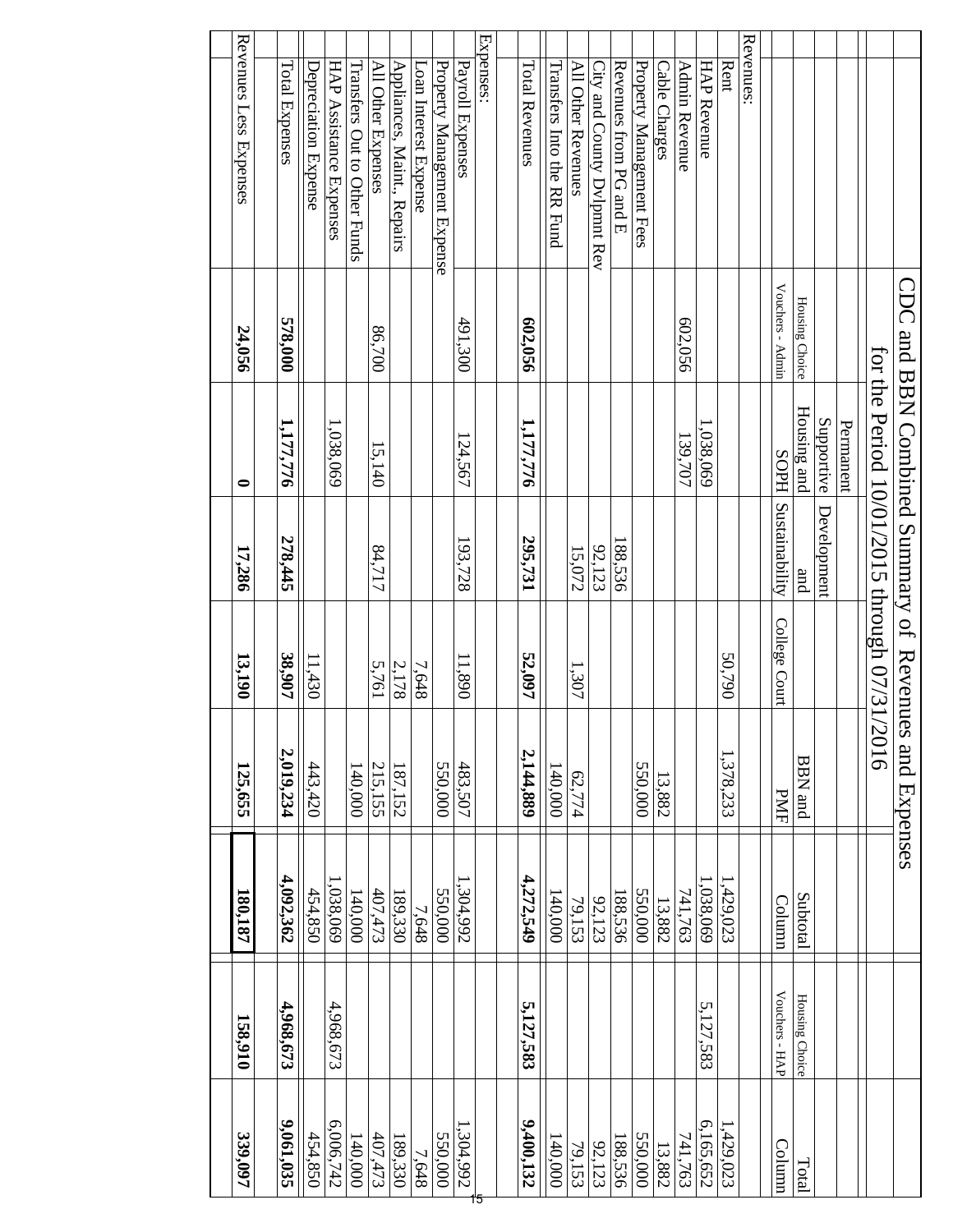| 580.07                 | 835        | 1172        | 200,526.1<br>⊢                       | 31,935.00         | 484,359.00  | 1,254.00    | 515,040.00                                           | Jul of 2016 |
|------------------------|------------|-------------|--------------------------------------|-------------------|-------------|-------------|------------------------------------------------------|-------------|
| 581.46                 | 837        | 1166        | 168,591.1<br>⊢                       | 20,268.00         | 486,680.00  | 1,212.00    | 505,736.00                                           | Jun of 2016 |
| 583.23                 | <b>S45</b> | 1166        | 148,323.1<br>$\mapsto$               | 19,591.00         | 492,827.00  | 300.00      | 512,118.00                                           | May of 2016 |
| 582.26                 | 958        | <b>1166</b> | 128,732.1<br>I                       | 18,646.00         | 498,416.00  | 3,743.00    | 513,319.00                                           | Apr of 2016 |
| 592.21                 | 857        | 1166        | 110,086.1<br>⊢                       | 7,129.00          | 507,525.00  | 4,569.00    | 510,085.00                                           | Mar of 2016 |
| 582.92                 | S55        | 1166        | 102,957.1<br>L                       | 12,724.00         | 498,397.00  | 1,036.00    | 510,085.00                                           | Feb of 2016 |
| 576.83                 | 862        | 1166        | 90,233.1<br>$\mapsto$                | 19,917.00         | 497,228.00  | 728.00      | 516,417.00                                           | Jan of 2016 |
| 588.45                 | <b>S61</b> | <b>1156</b> | 70,316.1<br>$\mapsto$                | 1,213.00          | 506,653.00  | 667.00      | 507,199.00                                           | Dec of 2015 |
| 577.11                 | 862        | 1156        | 69,103.1<br>$\overline{\phantom{0}}$ | 10,504.00         | 497,471.00  | 776.00      | 00'661'/03                                           | Nov of 2015 |
| 578.35                 | 863        | 1156        | 58,599.1<br>⊢                        | 16,982.79         | 499,117.21  | 500.00      | 515,600.00                                           | Oct of 2015 |
|                        |            |             | 41,616.3<br>Ñ                        |                   |             |             |                                                      | Sep of 2015 |
|                        |            |             |                                      |                   |             |             |                                                      |             |
| HAP                    | Served     | Authorized  | <b>Balance</b>                       | <b>Net Income</b> | per Month   | and Int rev | to the CDC                                           | Month       |
| Average                | Units      | Units       | Running                              | Month's           | HAP Expense | Revenues    | Disbursements                                        |             |
|                        |            |             | HAP Equi<br>₹                        |                   |             | of Fraud    | HUD's HAP                                            |             |
|                        |            |             |                                      |                   |             | HAP part    |                                                      |             |
| $\widehat{\mathsf{m}}$ |            |             |                                      | $(C+D-E)$         |             |             |                                                      |             |
|                        |            | ェ           | ໑                                    | ᆩ                 | ш           | U           | റ                                                    | ⋗           |
|                        |            |             |                                      |                   |             |             |                                                      |             |
|                        |            |             |                                      |                   |             |             | HAP tracking sheet for Housing Choice Vouchers (HCV) |             |
|                        |            |             |                                      |                   |             |             |                                                      |             |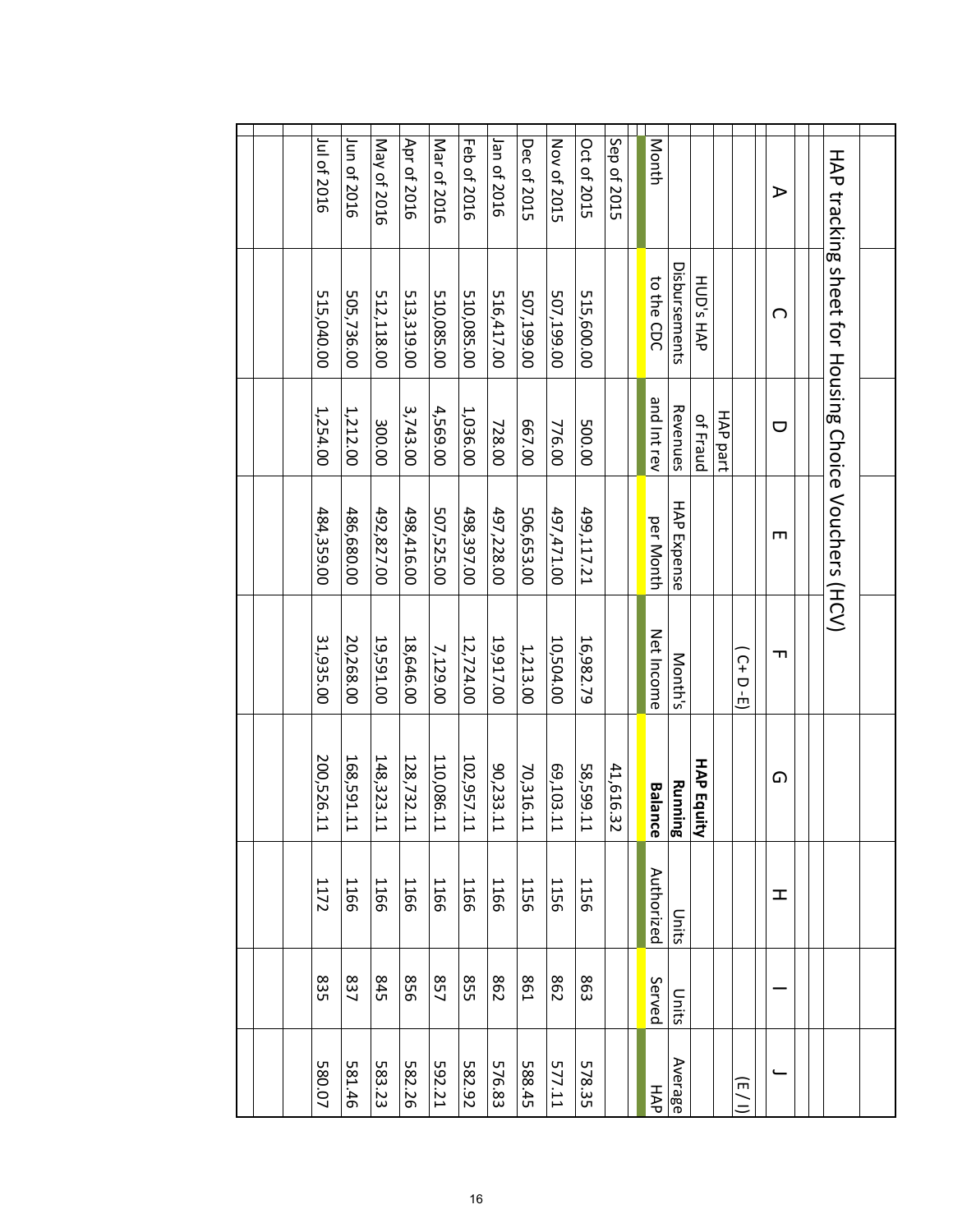|  | 2016         | 2016                                                                        | 2016       | 2016          | 2016          | 2016          | 2016                                             | 2015      | 2015      | 2015          |                                            | 2015                               | ₹               |                     |                              |                     |  | ⊅ |  |                                                         |
|--|--------------|-----------------------------------------------------------------------------|------------|---------------|---------------|---------------|--------------------------------------------------|-----------|-----------|---------------|--------------------------------------------|------------------------------------|-----------------|---------------------|------------------------------|---------------------|--|---|--|---------------------------------------------------------|
|  | χίμ          | June                                                                        | Nay        | April         | March         | February      | yanuary                                          | December  | November  | October       |                                            | September                          | Month           | Calendar            |                              |                     |  | ᡂ |  |                                                         |
|  | 58,075.00    | 55,761.00                                                                   | 55,761.00  | 55,760.00     | 56,259.00     | 56,259.00     | 71,615.00                                        | 56,384.00 | 67,578.00 | 54,903.00     | retirement related prior period adjustment |                                    | <b>From HUD</b> | Received            |                              |                     |  | ∩ |  | Admin tracking sheet for Horising Choice Vouchers (HCV) |
|  | 1,254.00     | 1,212.00                                                                    | 240.00     | 3,166.00      | 4,569.00      | 177.00        | 1,140.00                                         | 00'299    | 776.00    | 500.00        |                                            |                                    | Revenues        | Fraud               |                              |                     |  |   |  |                                                         |
|  | 66,724.00    | 61,231.00                                                                   | 54,168.00  | 69,577.00     | 57,311.00     | 56,669.00     | 56,138.00                                        | 55,350.00 | 53,004.00 | 47,828.00     | 204,512.00                                 |                                    | Expenditures    | <b>HCV Admin</b>    |                              |                     |  | ш |  |                                                         |
|  | (7, 395, 00) | (4, 258.00)                                                                 | 1,833.00   | (10, 651, 00) | 3,517.00      | (233.00)      | 16,617.00                                        | 1,701.00  | 15,350.00 | 7,575.00      | (204, 512.00)                              |                                    | Expenditures    | <b>Admin</b>        | Less Monthly                 | <b>HUD Receipts</b> |  | ᆩ |  |                                                         |
|  |              | $\frac{(203, 512.00)}{(205, 937.00)}$ $\frac{(205, 937.00)}{(213, 332.00)}$ |            |               | (192, 861.00) | (196, 378.00) | $\frac{(214,463.00)}{(212,762.00)}$ (196,145.00) |           |           | (229, 813.00) |                                            | $\frac{(32,876.00)}{(237,388.00)}$ | Net Assets      | UNA Admin           | <b>Running</b><br>Balance of |                     |  | ഹ |  |                                                         |
|  | 1172         | 1166                                                                        | 1166       | 1166          | 1166          | 1166          | 1166                                             | 1156      | 1156      | 1156          |                                            |                                    | per ACC         | Authorized          | Units                        |                     |  | 工 |  |                                                         |
|  | 835          | 837                                                                         | <b>845</b> | 958           | 857           | SS5           | 862                                              | I98       | 298       | <b>863</b>    |                                            |                                    | Housed          | Units               |                              |                     |  |   |  |                                                         |
|  | 67,447.05    | 67,600.71                                                                   | 68,215.35  | 69,060.48     | 69,137.31     | 68,983.65     | 69,521.46                                        | 68,293.30 | 68,067.64 | 68,142.86     |                                            |                                    | Proration       | <b>Before HUD's</b> | Earnings                     | Admin               |  |   |  |                                                         |
|  | 53,957.64    | 54,080.57                                                                   | 54,572.28  | 55,248.38     | 55,309.85     | 55,186.92     | 55,617.17                                        | 53,951.71 | 53,773.44 | 53,832.86     |                                            |                                    | <b>Ratio</b>    | by Proration        | Reduced                      | Earnings            |  | ᅎ |  |                                                         |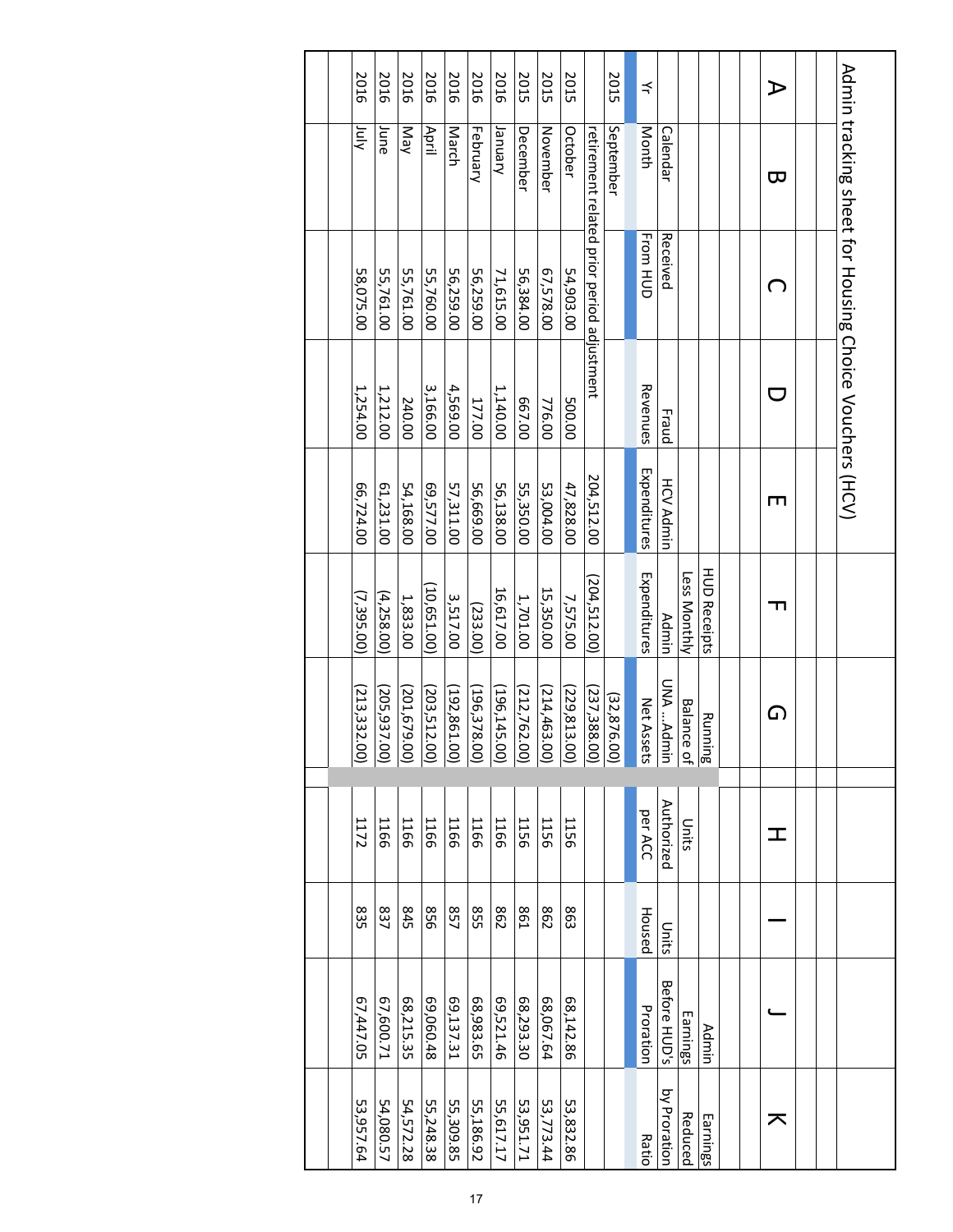# **Permanent Supportive Housing Utilization Report Permanent Supportive Housing Utilization Report**

HAP Funding

 $\ddot{\bm{\theta}}$ 

 $1,527,852$  \$

Admin Funding

HAP Funding Admin Funding

1,527,852 \$ 75,151 \$ 1,603,003 \$

75,151

Total Funding

\$  $1,603,003$ **Total Funding** 

Funding Period 07/01/2016 through 06/30/2017  **Funding Period 07/01/2016 through 06/30/2017**

### Continuum of Care Program  **Continuum of Care Program**

|             |                       |        | Assistance         |            |               | Percentage    | Admin             |          |               | Percentage   |
|-------------|-----------------------|--------|--------------------|------------|---------------|---------------|-------------------|----------|---------------|--------------|
|             |                       |        | Portion of         |            | Percent       | of Assistance | Portion of        |          | Percent       | of Admin     |
|             | Units                 | Units  | <b>HUD Grant</b>   | Assistance | of Grant Year | <b>Funds</b>  | <b>HUD Grant</b>  | Admin    | of Grant Year | <b>Funds</b> |
| Month       | Authorized            | Leased | Authorized         | Payments   | Elapsed       | Expended      | Authorized        | Expenses | Elapsed       | Expended     |
| <b>Ainr</b> | $\frac{38}{2}$        | 136    | မာ<br>$127,321$ \$ | 103,000    | 8.3%          | 6.7%          | G,<br>$6,263$ \$  | 6,372    | 8.3%          | $8.5\%$      |
| August      | 136                   |        | 127,321            |            |               | 6.7%          | 6,263             |          |               | 8.5%         |
| September   | 136                   |        | 127,321            |            |               | 6.7%          | 6,263             |          |               | 8.5%         |
| October     | 981                   |        | 127,32             |            |               | 6.7%          | 6,263             |          |               | 8.5%         |
| November    | $\frac{136}{2}$       |        | 127,321            |            |               | 6.7%          | 6,263             |          |               | 8.5%         |
| December    | 136                   |        | 127,321            |            |               | 6.7%          | 6,263             |          |               | 8.5%         |
| January     | 136                   |        | 127,321            |            |               | 6.7%          | 6,263             |          |               | 8.5%         |
| February    | 9٤J                   |        | 127,321            |            |               | 6.7%          | 6,263             |          |               | 8.5%         |
| March       | 136                   |        | 127,321            |            |               | 6.7%          | 6,263             |          |               | 8.5%         |
| April       | 136                   |        | 127,321            |            |               | 6.7%          | 6,263             |          |               | 8.5%         |
| Vay         | ಯ<br>೧೯               |        | 127,321            |            |               | 6.7%          | 6,263             |          |               | 8.5%         |
| June        | $\overrightarrow{36}$ |        | 127,321            |            |               | 8.7%          | 6,263             |          |               | 8.5%         |
| Totals      |                       |        | $$1,527,852$$ \$   | 103,000    |               |               | ↔<br>75,156<br>မှ | 6,372    |               |              |

18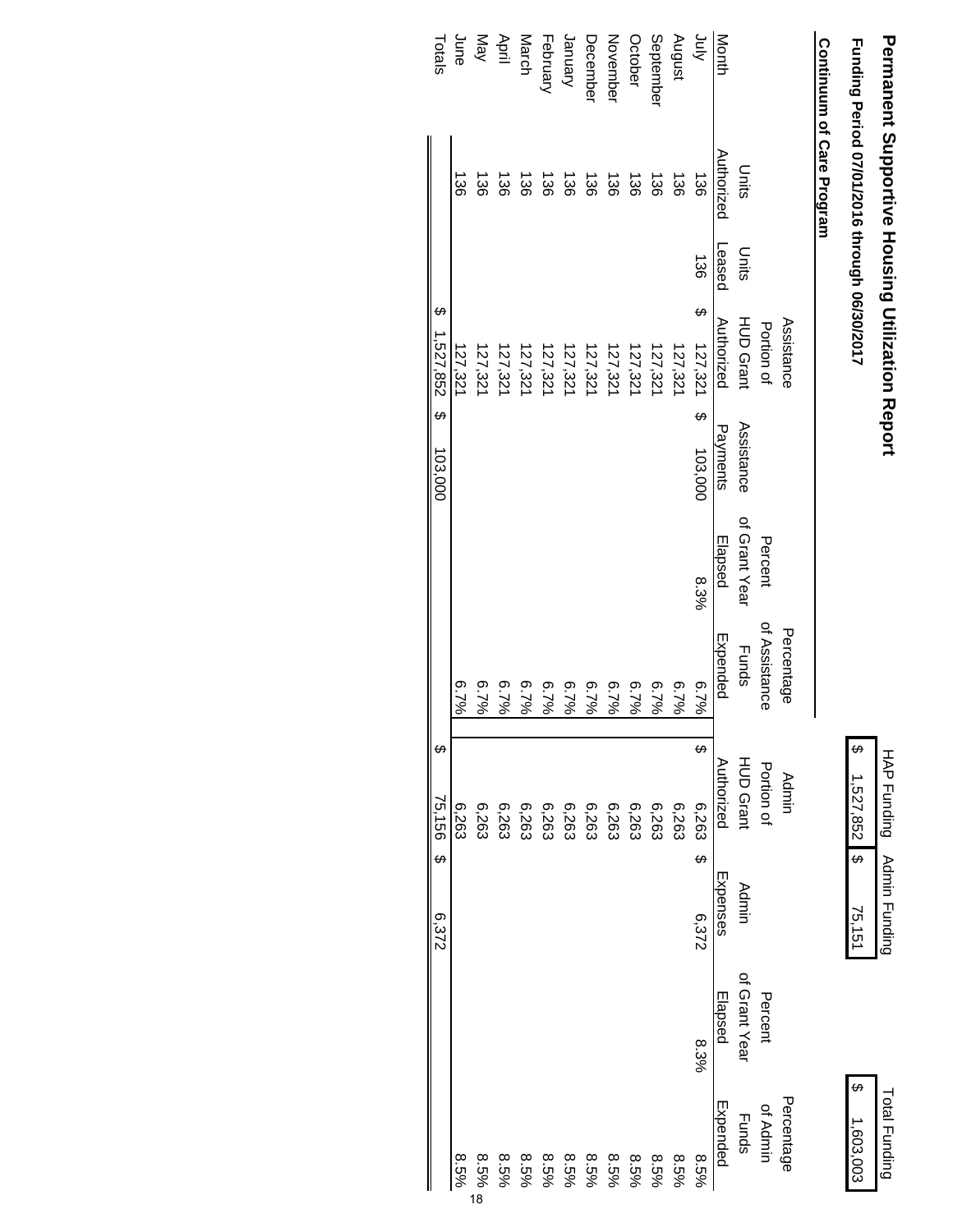| October 1, 2015 through July 31, 2016<br>Report of Revenues and Expenditures |            |                |               |                                                    |                                                                                       |
|------------------------------------------------------------------------------|------------|----------------|---------------|----------------------------------------------------|---------------------------------------------------------------------------------------|
|                                                                              | P.G. & E.  |                | City of Ukiah |                                                    |                                                                                       |
|                                                                              | Related    | <b>Bond</b>    | <b>Funded</b> |                                                    |                                                                                       |
|                                                                              | Projects   | Oversight      | Activities    | County<br>Funded<br>Activities                     | <b>Combined</b>                                                                       |
| Revenues:                                                                    |            |                |               |                                                    |                                                                                       |
| Project Revenue                                                              | 188,536    | 5,000          | 57,601        |                                                    |                                                                                       |
| Interest Revenue from Banks                                                  |            |                |               |                                                    |                                                                                       |
| Bond oversight Revenue                                                       |            | 10,000         |               |                                                    |                                                                                       |
| Other Revenue                                                                |            | 72             | ⊂             |                                                    | $285,659$<br>10,000<br>$\frac{10,000}{72}$                                            |
| Total Revenues                                                               | 188,536    | 15,072         | 57,601        | 34,522<br>$34,522$<br>34,522                       | 295,731                                                                               |
| Expenses:                                                                    |            |                |               |                                                    |                                                                                       |
| Payroll Expenses                                                             | 17,080     | 8,847          | 32,158        |                                                    |                                                                                       |
| Legal Expenses                                                               | 745        | 321            | 584           |                                                    |                                                                                       |
| Staff Training and Travel                                                    | 2,913      | 1,262          |               |                                                    |                                                                                       |
| Project and Subcontractors                                                   | 48,781     | $\overline{C}$ | 20,953        |                                                    |                                                                                       |
| Computer Expenses                                                            | 1,008      | 1,135          |               |                                                    |                                                                                       |
| Insurance (HARRP)                                                            | <b>500</b> |                |               |                                                    |                                                                                       |
| All Other Expenses                                                           | 4,140      | 159            | 157           | 35,643<br>406<br>406<br>$\frac{35,643}{00}$<br>200 | $\begin{array}{r} 193,728 \\ 1,650 \\ 1,69,734 \\ 2,143 \\ 700 \\ \hline \end{array}$ |
| Total Expenses                                                               | 175,167    | 12,216         | 53,852        | 37,210                                             | 278,445                                                                               |
| 2015-16 Revenues Less Expenses                                               | 13,369     | 2,856          | 3,749         | (2, 688)                                           |                                                                                       |
|                                                                              |            |                |               |                                                    | 17,286                                                                                |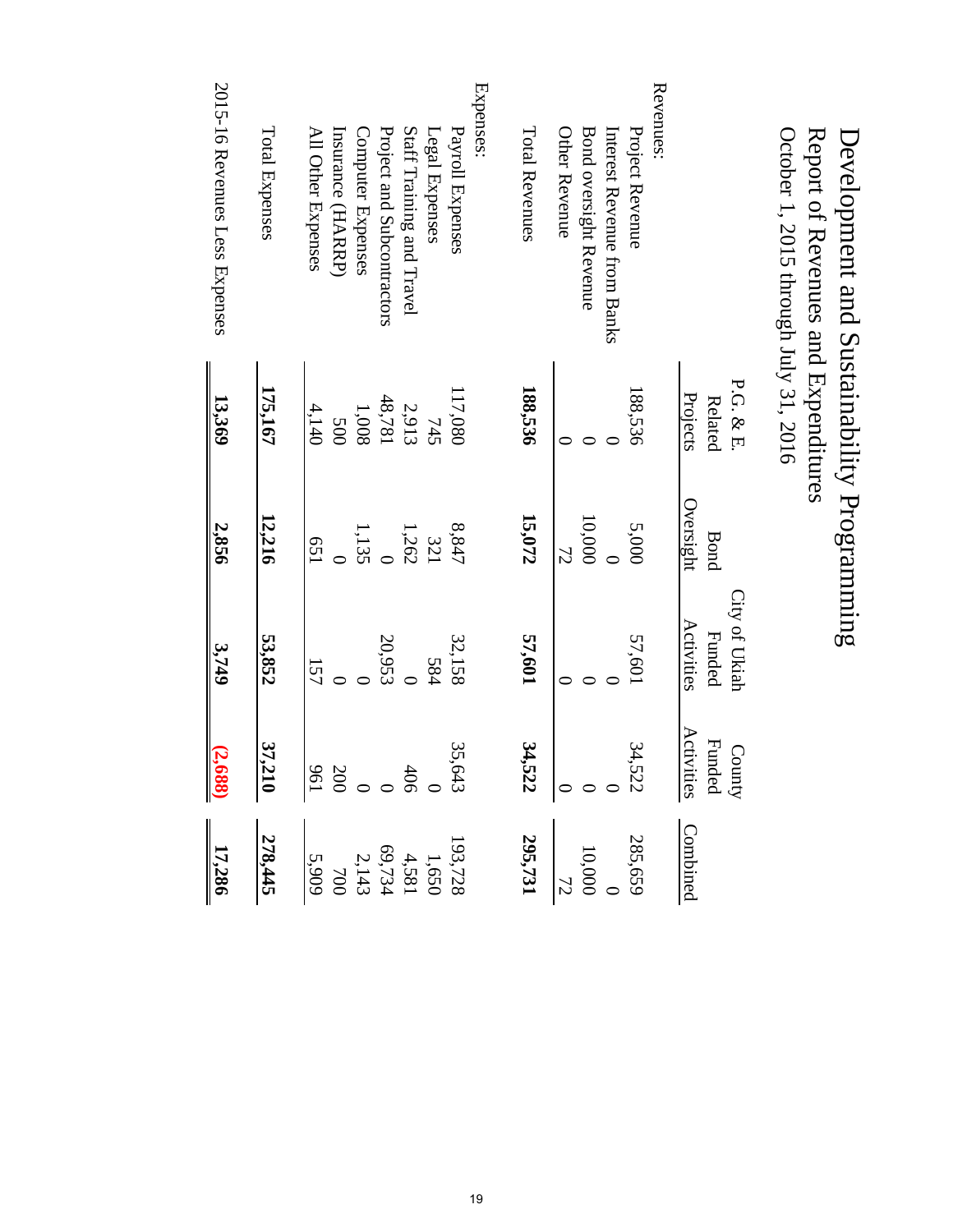| <b>College Court</b>                                                                          |                  |  |
|-----------------------------------------------------------------------------------------------|------------------|--|
| <b>Report of Revenues and Expenditures</b>                                                    |                  |  |
| Revenue and Expenses for the Period 10/01/2015 through 07/31/2016                             |                  |  |
|                                                                                               |                  |  |
| Revenues:                                                                                     |                  |  |
| <b>Rent Revenue</b>                                                                           | 50,790           |  |
| Insurance Proceeds (sewer problem)                                                            | $\boldsymbol{0}$ |  |
| Transfers IN from other funds                                                                 | $\overline{0}$   |  |
| All Other Revenue                                                                             | 1,307            |  |
| <b>Total Revenues</b>                                                                         | 52,097           |  |
| Expenses:                                                                                     |                  |  |
| <b>Payroll Expenses</b>                                                                       | 11,890           |  |
| <b>Sewer and Utilities</b>                                                                    | 1,530            |  |
| Garbage Removal                                                                               | 2,540            |  |
| Appliances and Appliance Repair                                                               | 98               |  |
| Maintenance and Supplies                                                                      | 2,080            |  |
| All Other Expenses                                                                            | 1,691            |  |
| Loan Interest Expense                                                                         | 7,648            |  |
| <b>Depreciation Expense</b>                                                                   | 11,430           |  |
| <b>Total Expenses</b>                                                                         | 38,907           |  |
| <b>Revenues Less Expenses</b>                                                                 | 13,190           |  |
|                                                                                               |                  |  |
|                                                                                               |                  |  |
| Loans Payable:                                                                                |                  |  |
| The \$196,000 City of Ukiah Redevelopment loan accrues interest at a rate of \$490 per month. |                  |  |
| As of 07/31/2016 the loan principal payable was \$196,000 and the interest payable amounted   |                  |  |
| to \$107,776.                                                                                 |                  |  |
| The College Court project borrowed \$99,000 from BBN in April of 2016.                        |                  |  |
| As of 07/31/2016 the outstanding portion of this loan amounted to \$97,350.                   |                  |  |
|                                                                                               |                  |  |
|                                                                                               |                  |  |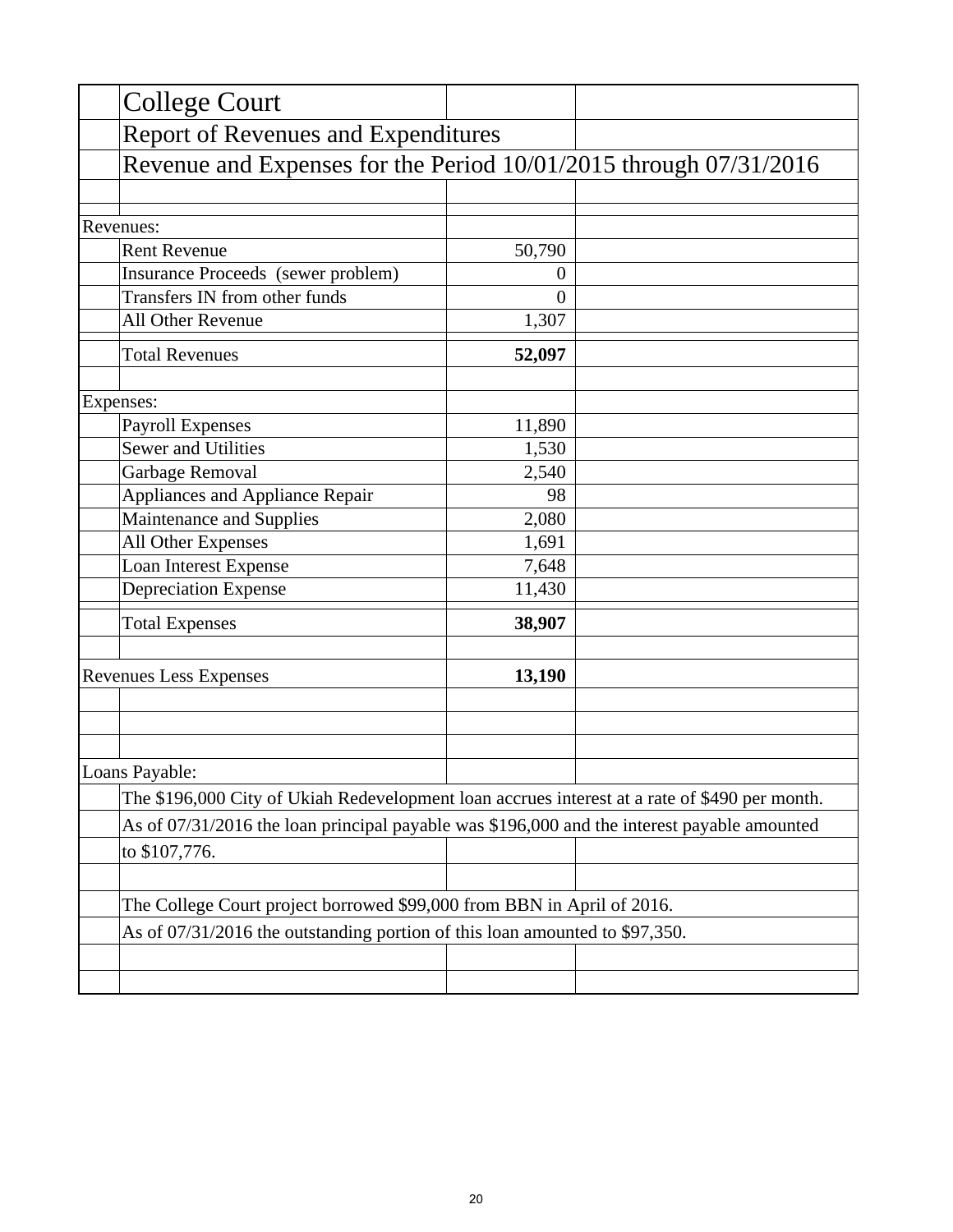| <b>Building Better Neighborhoods</b>                            |                |          |                  |           |          |                                      |             |                |               |                    |
|-----------------------------------------------------------------|----------------|----------|------------------|-----------|----------|--------------------------------------|-------------|----------------|---------------|--------------------|
| Revenue and Expenses for the Period 10/01/2015 through 07/31/16 |                |          |                  |           |          |                                      |             |                |               |                    |
|                                                                 |                |          |                  |           |          |                                      |             |                | CDC's Project |                    |
|                                                                 | <b>Baechte</b> | Glass    | Marlene          | Sanderson | Sea      |                                      | Replacement | Total          | Management    | <b>BBN and PMF</b> |
|                                                                 | Creek          | Beach    | <b>Brookside</b> | Way       | Cliff    | Ukiah 30                             | Reserve     | <b>BBN</b>     | Fund (PMF)    | Combined           |
| Revenues:                                                       |                |          |                  |           |          |                                      |             |                |               |                    |
| Rent                                                            | 455,286        | 181,627  | 167,855          | 121,797   | 151,885  | 299,783                              | $\circ$     | .378,233       |               |                    |
| Cable Charges                                                   | 13,882         |          |                  |           |          |                                      |             | 13,882         |               |                    |
| Property Management Fees                                        |                |          |                  |           |          |                                      |             | $\overline{C}$ | 550,000       |                    |
| All Other Revenes                                               | 4,749          | 4,551    | 4,976            | 338       | 7,887    | 1,305                                |             | 23,806         | 38,968        |                    |
| Transfers Into the RR Fund                                      |                |          |                  |           |          |                                      | 140,000     | 140,000        |               |                    |
| Total Revenues                                                  | 473,917        | 186,178  | 172,831          | 122,135   | 159,772  | $\boldsymbol{\mathfrak{E}}$<br>1,088 | 140,000     | 1,555,921      | 588,968       | 2,144,889          |
|                                                                 |                |          |                  |           |          |                                      |             |                |               |                    |
| Expenses:                                                       |                |          |                  |           |          |                                      |             |                |               |                    |
| Payroll Expenses                                                |                |          |                  |           |          |                                      |             |                | 483,507       |                    |
| Property Management Expense                                     | 235,100        | 59,800   | 51,800           | 35,900    | 75,700   | ७<br>1,700                           |             | 550,000        |               |                    |
| All Other Expenses                                              | 11,263         | 6,173    | 2,298            | 2,530     | 7,100    | 4,332                                |             | 33,696         | 54,015        |                    |
| Sewer and Utilities                                             | 66,939         | 731      | $\circ$          | 735       | 6,533    | $\frac{13,064}{ }$                   |             | 200'16         | 104           |                    |
| Garbage Removal                                                 | 9,993          | 11,160   | 181              | 3,755     | 9,807    | 1,285                                |             | 36,181         | 157           |                    |
| Appliances and Appliance Repa                                   | 2,276          | 1,016    | 1,252            | 166       | 1,486    | 3,281                                |             | 9,477          | $\circ$       |                    |
| Materials, Supplies and Repair                                  | 44,629         | 19,665   | 14,093           | 6,690     | 13,448   | 20,426                               | 32,205      | 151,156        | 26,519        |                    |
| Transfers Out to RR Fund                                        | 60,200         | 15,400   | 12,600           | 8,400     | 19,600   | 23,800                               |             | 140,000        | 0             |                    |
| Depreciation Expense                                            | 101,800        | 82,840   | 41,430           | 35,720    | 096'69   | 016'66                               |             | 431,660        | 11,760        |                    |
| Total Expenses                                                  | 535,200        | 196,785  | 123,654          | 93,896    | 203,634  | 257,798                              | 32,205      | 1,443,172      | 576,062       | 2,019,234          |
| Revenues Less Expenses                                          | (61,283)       | (10,607) | 49,177           | 28,239    | (43,862) | 13,290                               | 107,795     | 112,749        | 12,906        | 125,655            |
|                                                                 |                |          |                  |           |          |                                      |             |                |               |                    |
|                                                                 |                |          |                  |           |          |                                      |             |                |               |                    |
|                                                                 |                |          |                  |           |          |                                      |             |                |               |                    |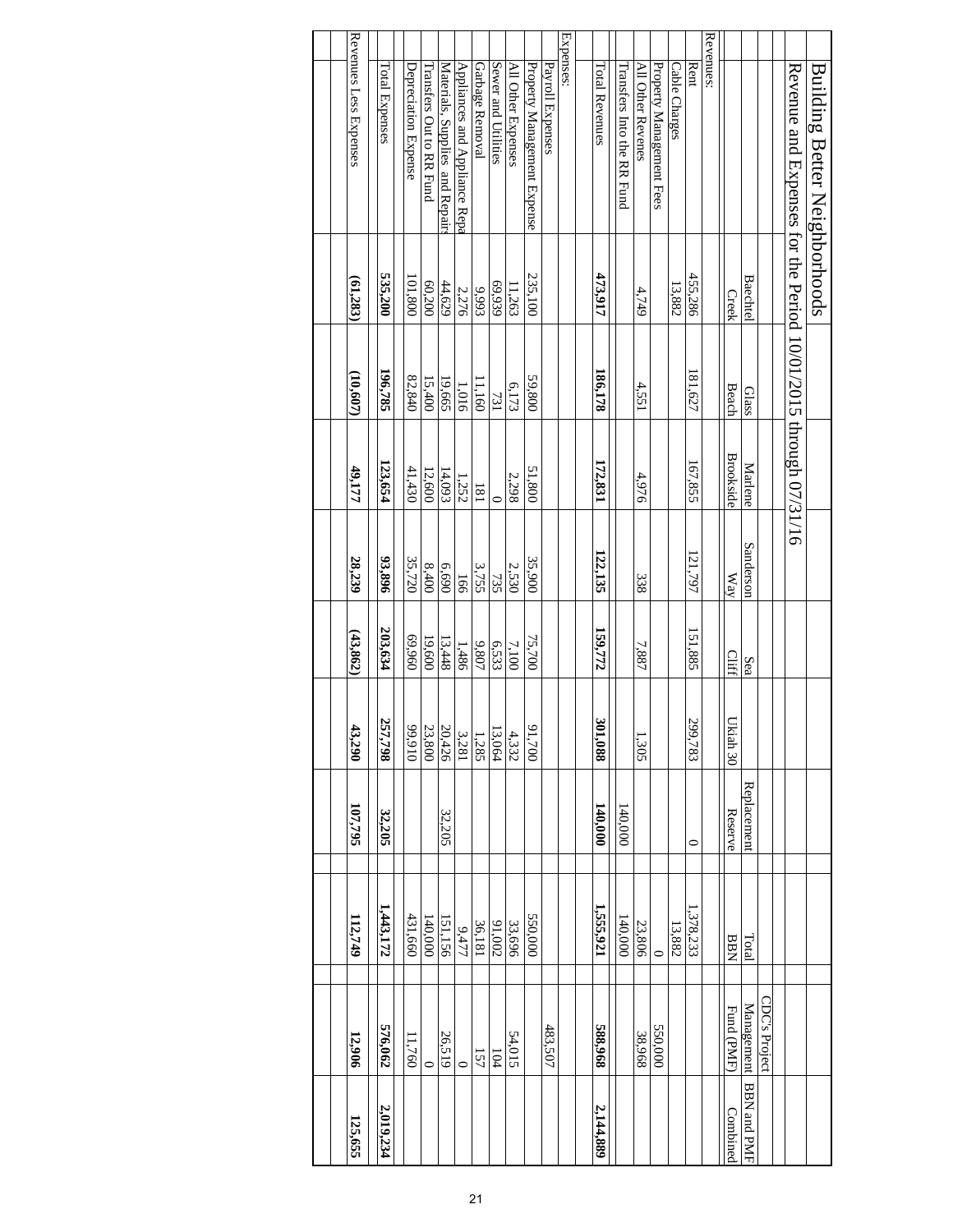

Agenda Summaries must be submitted no later than end of business Thursday, 14 days prior to the meeting date

| To: Board of Commissioners                    |                            | Date: 9/1/2016                      |                               |                     |
|-----------------------------------------------|----------------------------|-------------------------------------|-------------------------------|---------------------|
| From: Development & Sustainability Department |                            | Agenda Date: 9/15/16                |                               |                     |
|                                               |                            |                                     |                               |                     |
| <b>Department Resource:</b>                   | <b>Craig Schlatter</b>     | Phone: 463-5462                     | Present $\boxtimes$   On Call |                     |
|                                               |                            | ext. 109                            |                               |                     |
| Add On Item                                   | Regular Agenda $\boxtimes$ | Est. Time for Item: 10 min   Urgent |                               | Routine $\boxtimes$ |

### **Agenda Title: Development & Sustainability Department Report**

■ Previous Actions: Reports submitted monthly for review.

### **Summary of Accomplishments for Period and Future Planned Activities**

Useful acronyms for this report:

CDBG – Community Development Block Grant Program

HOME – Home Investment Partnerships Program

HCD – State of California Department of Housing and Community Development

NOFA – Notice of Funding Availability

PG&E – Pacific Gas and Electric Company

MLEW – Mendo-Lake Energy Watch

IOU – Investor Owned Utility

### **Team (all Staff)**

- Conducted weekly and bi-weekly planning meetings for department activities.
- Development and Sustainability Specialist/Intern started July 18.
- Advertised open maintenance technician position; interviewed applicants.
- Conducted strategic planning with all department staff August 18.

### **Development**

### **Community and Economic Development Programming**

- Completed Creekside Village multi-family housing rehabilitation project; secured sign-off of building permit and recorded Notice of Completion.
- Presented CDBG application recommendations to Ukiah City Council and secured approval; prepared and submitted \$1.5 million CDBG application on behalf of City.
- Secured approval from City of Fort Bragg for up to \$150,000 in CDBG funds for water conservation, energy efficiency, and repairs at CDC's Fort Bragg sites; City of Fort Bragg submitted application for funding.
- Completed annual CDBG and HOME reports for City of Ukiah and County of Mendocino; submitted reports to HCD.

### **Facilities Maintenance, Capital Improvements, Housing Development**

- Completed three vacancy make-ready turns in one month, even with understaffed department (one maintenance tech position unfilled).
- Procured laundry equipment leasing company for laundry services at all housing sites.
- Scheduled scoping meetings to plan short- and long-term projects and goals.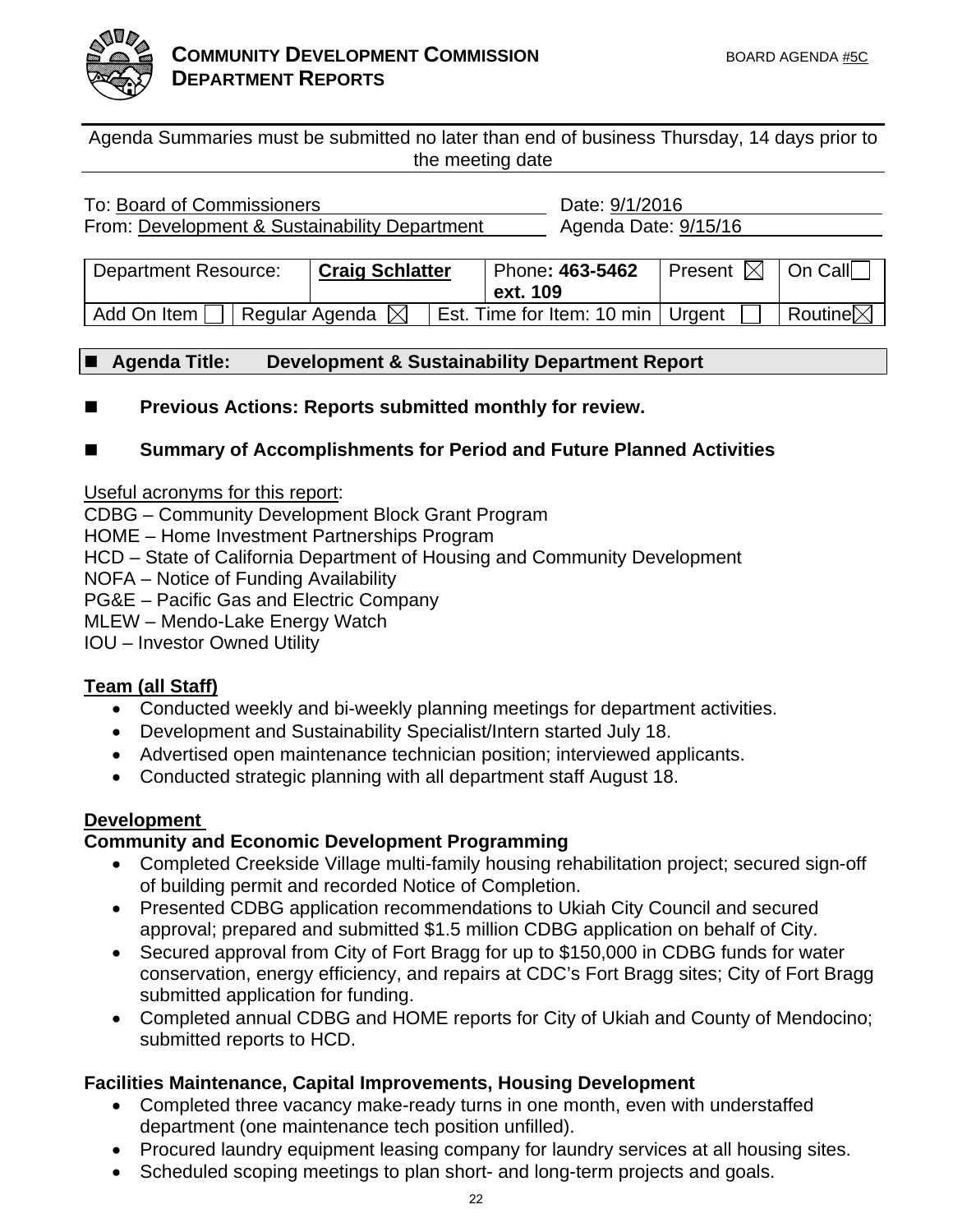- Signed contract for Seacliff Bathroom Repair Project and issued Notice to Proceed; work is scheduled to be completed by September 16.
- Released Requests for Proposals for Meadowbrook HVAC replacement and Coastal Windows Repair projects.

### **Sustainability**

### **Energy Efficiency and Sustainability Programming**

- MLEW flyers for marketing campaigns; launched "Hard to Reach" marketing campaign in Lake and Mendocino Counties.
- Made MLEW presentations to Mendocino Council of Governments and Lakeport Library.
- Launched Local Government campaign; made several new contacts with local government representatives.

### **Near-Term General Department Priorities**

- Work with City of Ukiah and HCD to close out CDBG grant #13-CDBG-8940.
- Present MLEW at farmer's markets and other community locations to educate and increase awareness of MLEW services.
- Complete Office Building painting and south side improvements.
- Procure new flooring contractor and fire extinguisher servicing contractor.
- Hire maintenance technician.
- Complete Resident Manager-Maintenance job description; advertise for position.
- Resume quality control inspections in September.

### **Past/Current Concerns & Planned Solutions/Actions for Addressing Concerns** Concerns outlined in previous report:

Participation of schools in CDC's new Schools Support program is still low.

### Status of progress towards previously identified concerns:

With renewed focus on Schools Support and our intern focusing on outreach, the team is making good progress. Our goal for 2016 was to assist five schools, and to date we have assisted three.

### Concern(s) encountered since last report:

There are no significant concerns for the period.

Despite having one vacant position, the maintenance team has continued their record of accomplishment, quickly turning units and completing work orders. Sustainability and Housing and Community Development programs and projects also are performing well. The Department is in a good position to start the upcoming fiscal year.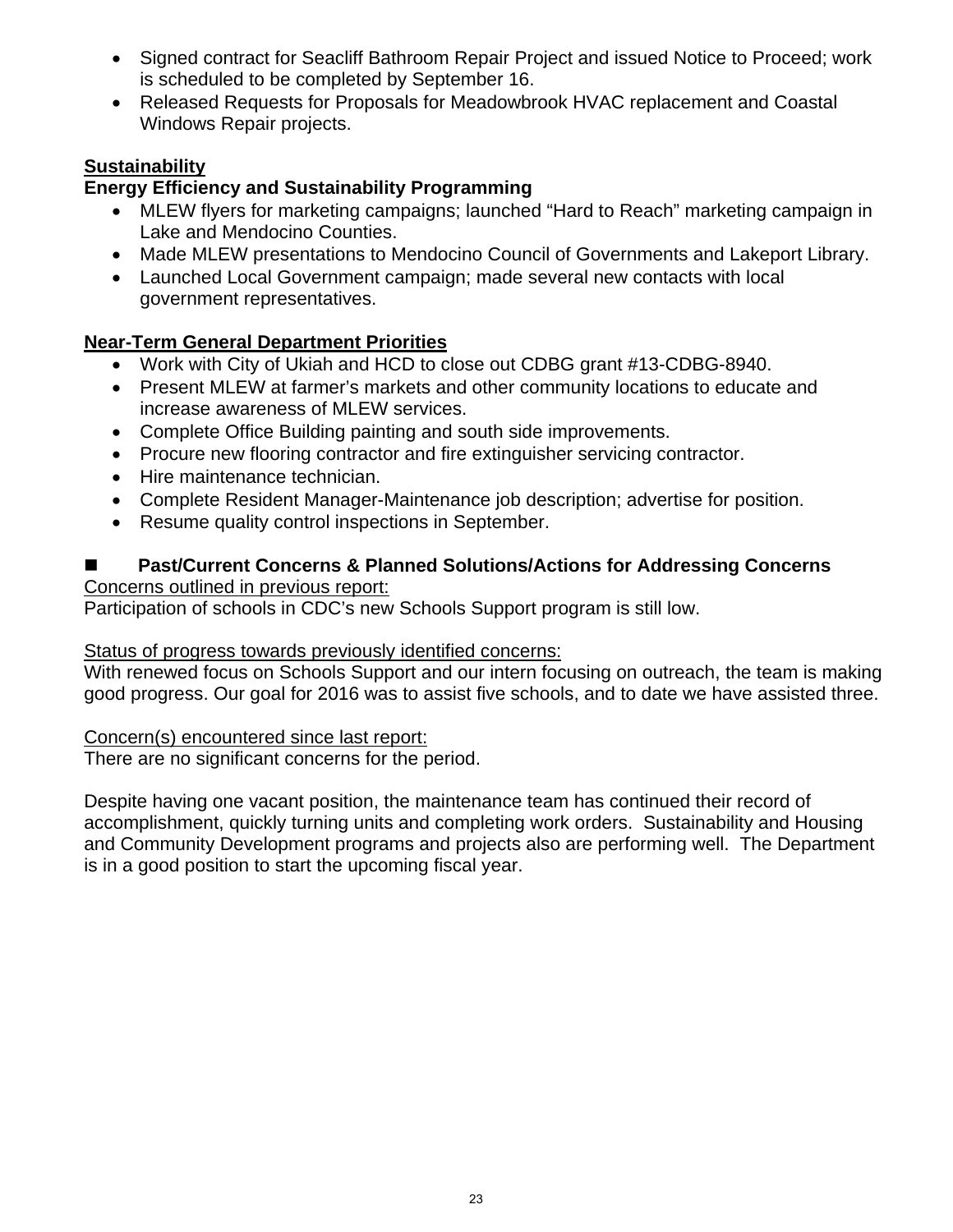

|                |                      |                     | September-16 |
|----------------|----------------------|---------------------|--------------|
|                |                      |                     | August-16    |
| $\vec{8}$      | $\vec{z}$            |                     | $Jn/s-16$    |
|                |                      |                     | June-16      |
| $\vec{0}$      | د<br>س               |                     | May-16       |
|                | ග                    |                     | April-16     |
| $\vec{0}$      | ∞                    |                     | March-16     |
| $\vec{\omega}$ |                      |                     | February-16  |
| $\vec{a}$      | $\overrightarrow{ }$ | $\omega$            | January-16   |
|                | $\vec{0}$            |                     | December-15  |
| $\overline{z}$ | $\frac{1}{4}$        |                     | November-15  |
| ದ              | $\vec{o}$            |                     | October-15   |
| <b>Ready</b>   | Ready                | of Vacancies        | Month        |
| complete Make  | complete Make        | <b>Total Number</b> |              |
| Calendar to    | Days to              |                     |              |
| <b>Average</b> | Average Work         |                     |              |

9/6/2016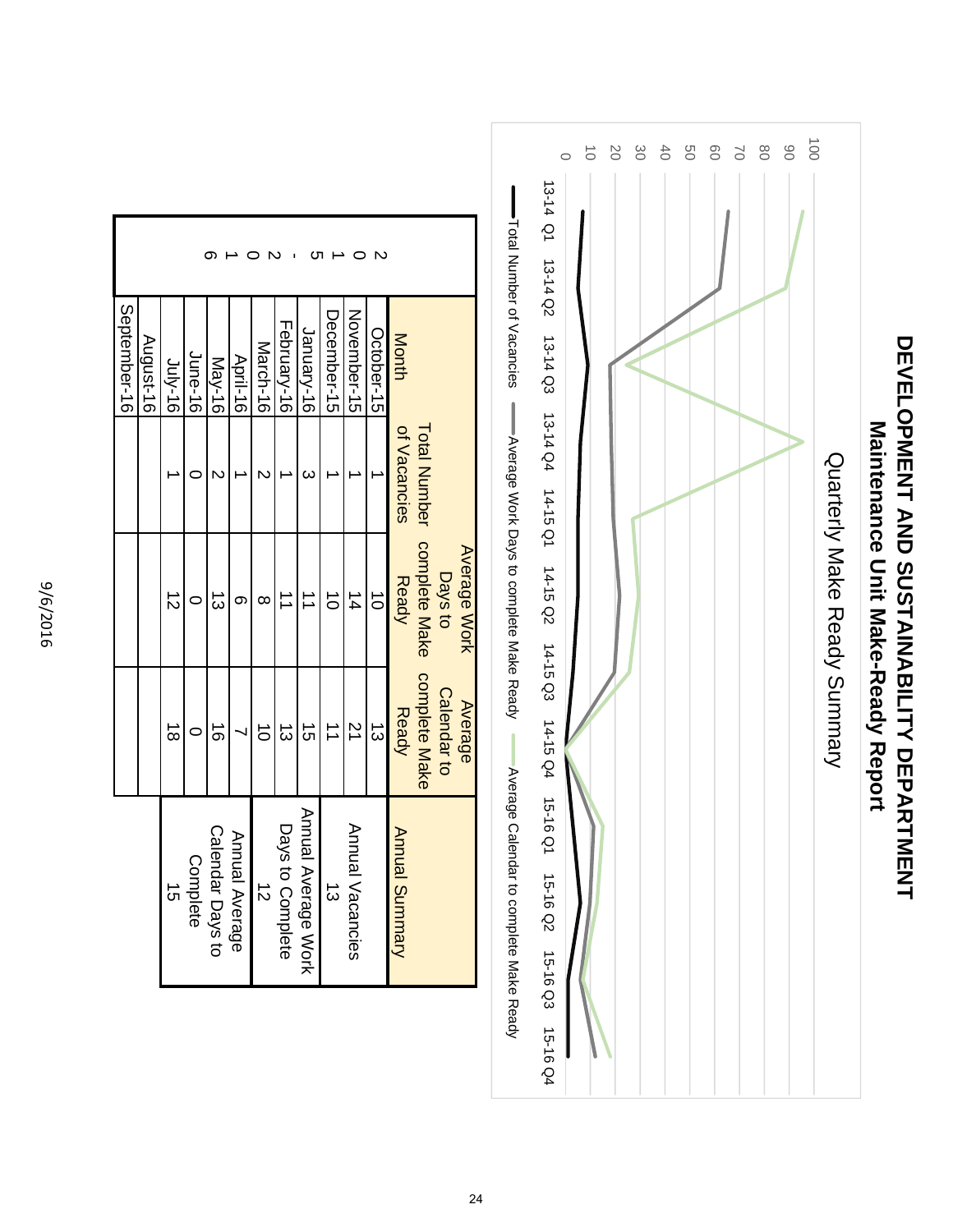9/6/2016



**DEVELOPMENT AND SUSTAINABILITY DEPARTMENT Maintenance Work Order Summary**

**DEVELOPMENT AND SUSTAINABILITY DEPARTMENT** 

Maintenance Work Order Summary

\*Workdays for CDC to complete work orders (excludes vendor work orders), \*Workdays for CDC to complete work orders (excludes vendor work orders).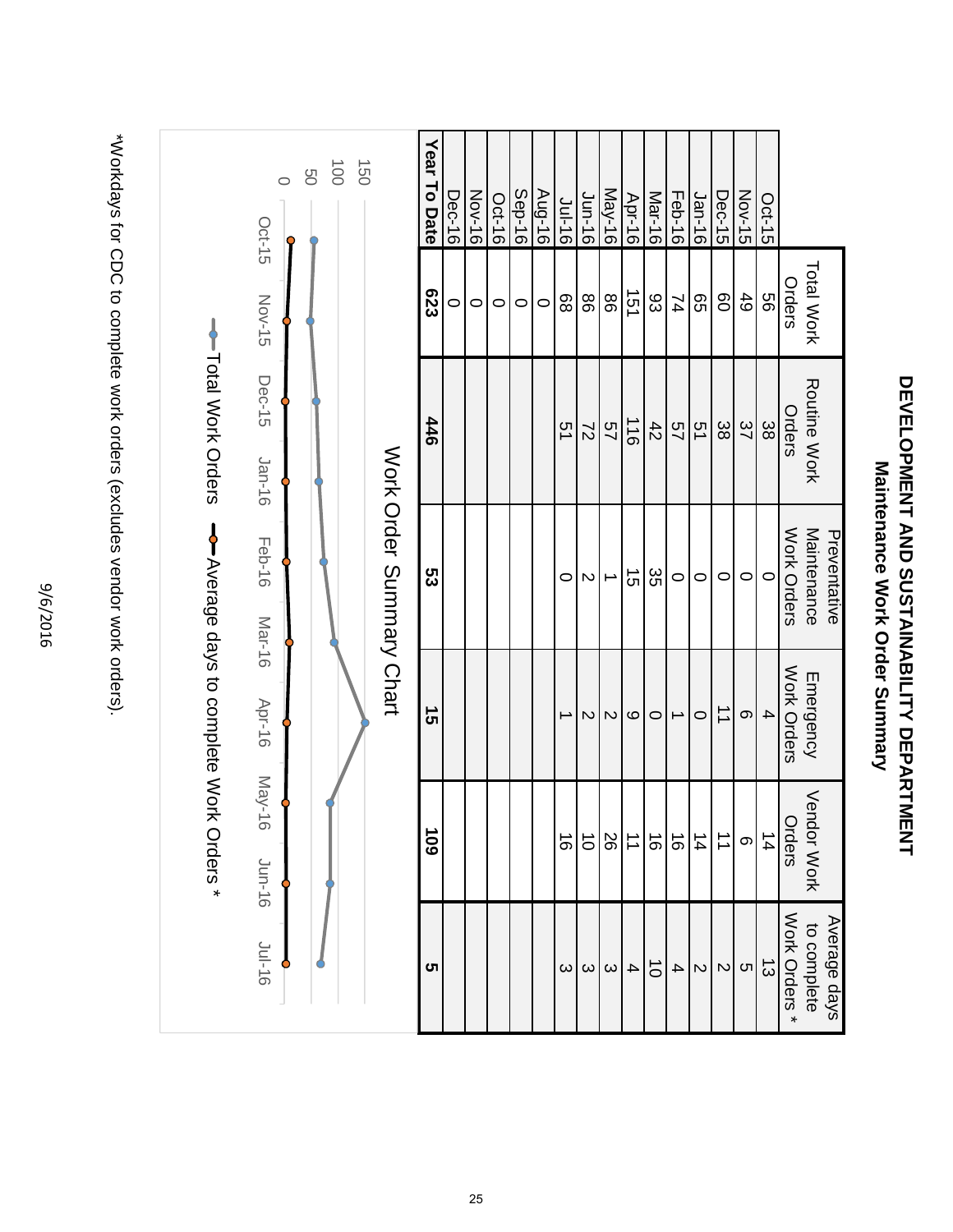## **DEVELOPMENT AND SUSTAING HEART DEVELOPMENT DEVELOPMENT AND SUSTAINABILITY DEPARTMENT** Maintenance Work Order Summary **Maintenance Work Order Summary**

### **Additional Notes Additional Notes**

to complete investigative vs other mainenance work order categories. Below is a summary of the findings An analysis of work orders completed between June 1 and July 31 was conducted to determine the number of days to complete investigative vs other mainenance work or An analysis of work orders completed between June 1 and July 31 was conducted to determine the number of days der categories. Below is a summary of the findings.

- → A total of 154 work orders were completed A total of 154 work orders were completed.
- → Of that total, 23 work orders, or 15%, were investigative work orders Of that total, 23 work orders, or 15%, were investigative work orders.
- → **The average number of days to complete investigative work orders was**The average number of days to complete <u>investigative w</u>ork orders was <u>9</u>
- → Note: This does not include vendor or make ready work orders. The average number of days to complete all other maintenance work orders is 3. Note: This does not include vendor or make ready work orders. **The average number of days to complete all other maintenance work orders is 3.**

### Things to keep in mind **Things to keep in mind:**

- → detailed scoping of work or locating and ordering of special materials or parts needed Investigative work orders may sometimes take longer to complete as it often requires detailed scoping of work or locating and ordering of special materials or parts needed. Investigative work orders may sometimes take longer to complete as it often requires
- → Many work orders include multiple repair requests Any single work order (of any kind) does not always mean that only one job or task was completed Many work orders include multiple repair requests. Any single work order (of any kind) does not always mean that only one job or task was completed.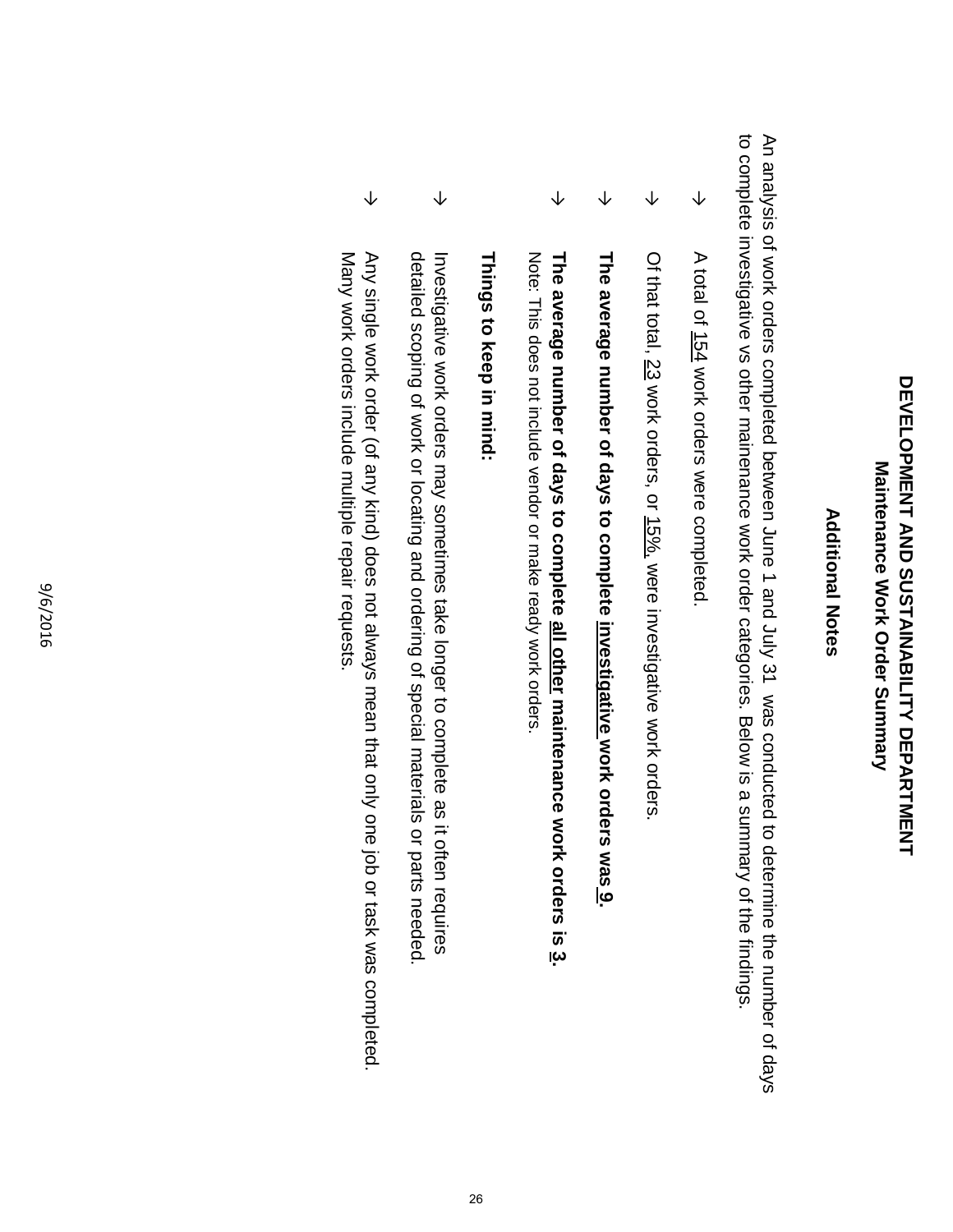### **Energy Savings Board Report 8/31/16**

|                                           |                              |                                       | <b>Energy Efficiency Direct Install Projects (June-August 2016)</b> |                                                             |
|-------------------------------------------|------------------------------|---------------------------------------|---------------------------------------------------------------------|-------------------------------------------------------------|
| <b>Recent Projects</b><br><b>Location</b> | <b>Type</b>                  | <b>Estimated</b><br><b>kW</b> savings | <b>Estimated</b><br>kWh savings                                     | <b>Incentives</b><br><b>Provided to</b><br><b>customers</b> |
| Fort Bragg                                | Small-Med<br><b>Business</b> | 2.73                                  | 13,180                                                              | \$<br>2,919.18                                              |
| Clearlake                                 | Small-Med<br><b>Business</b> | 0.77                                  | 4,295                                                               | \$<br>548.56                                                |
| Clearlake                                 | Small-Med<br><b>Business</b> | 0.73                                  | 3,738                                                               | \$<br>643.21                                                |
| Kelseyville                               | Small-Med<br><b>Business</b> | 3.9                                   | 38,664                                                              | \$<br>3,677.60                                              |
| Middletown                                | Small-Med<br><b>Business</b> | 0.45                                  | 5,489                                                               | \$<br>924.00                                                |
| Willits                                   | Small-Med<br><b>Business</b> | 1.79                                  | 7,015                                                               | \$<br>1,659.00                                              |
| Willits                                   | Small-Med<br><b>Business</b> | 0.73                                  | 12,079                                                              | \$<br>2,151.08                                              |

|                                     |                                                              |                                                | <b>Energy Efficiency Direct Install Projects (2016 YTD)</b> |   |                                                            |
|-------------------------------------|--------------------------------------------------------------|------------------------------------------------|-------------------------------------------------------------|---|------------------------------------------------------------|
| <b>Projects</b><br><b>Completed</b> | <b>Total estimated</b><br>monthly<br>savings<br>(\$0.11/kWh) | <b>Total</b><br>estimated<br><b>kW</b> savings | <b>Total estimated kWh</b><br>savings                       |   | <b>Total Incentives</b><br>provided to<br><b>customers</b> |
| 36                                  | \$4,746.65                                                   | 88.5                                           | 517,817                                                     | S | 87,815.32                                                  |

|                                      |                                                     | <b>Upcoming MLEW Events</b>            |                                                                                                                                                                                                      |
|--------------------------------------|-----------------------------------------------------|----------------------------------------|------------------------------------------------------------------------------------------------------------------------------------------------------------------------------------------------------|
| <b>Event</b>                         | <b>Type</b>                                         | <b>When/Where</b>                      | <b>Description</b>                                                                                                                                                                                   |
| <b>RHTR In-Person</b>                | Energy<br>Efficiency<br>Policy<br><b>Discussion</b> | San Luis<br>Obispo, October<br>$6 - 7$ | CDC will join our rural colleagues for a<br>quarterly in-person meeting of the Rural<br>Hard to Reach Working Group to discuss<br>topics for implementers of rural energy<br>efficiency partnerships |
| PG&E Gov't<br>Partnership<br>Meeting | Energy<br>Efficiency<br><b>Topics</b><br>Conference | San Ramon,<br>November 9               | Annual meeting between PG&E<br>partnerships to discuss upcoming<br>programmatic changes and other relevant<br>topics                                                                                 |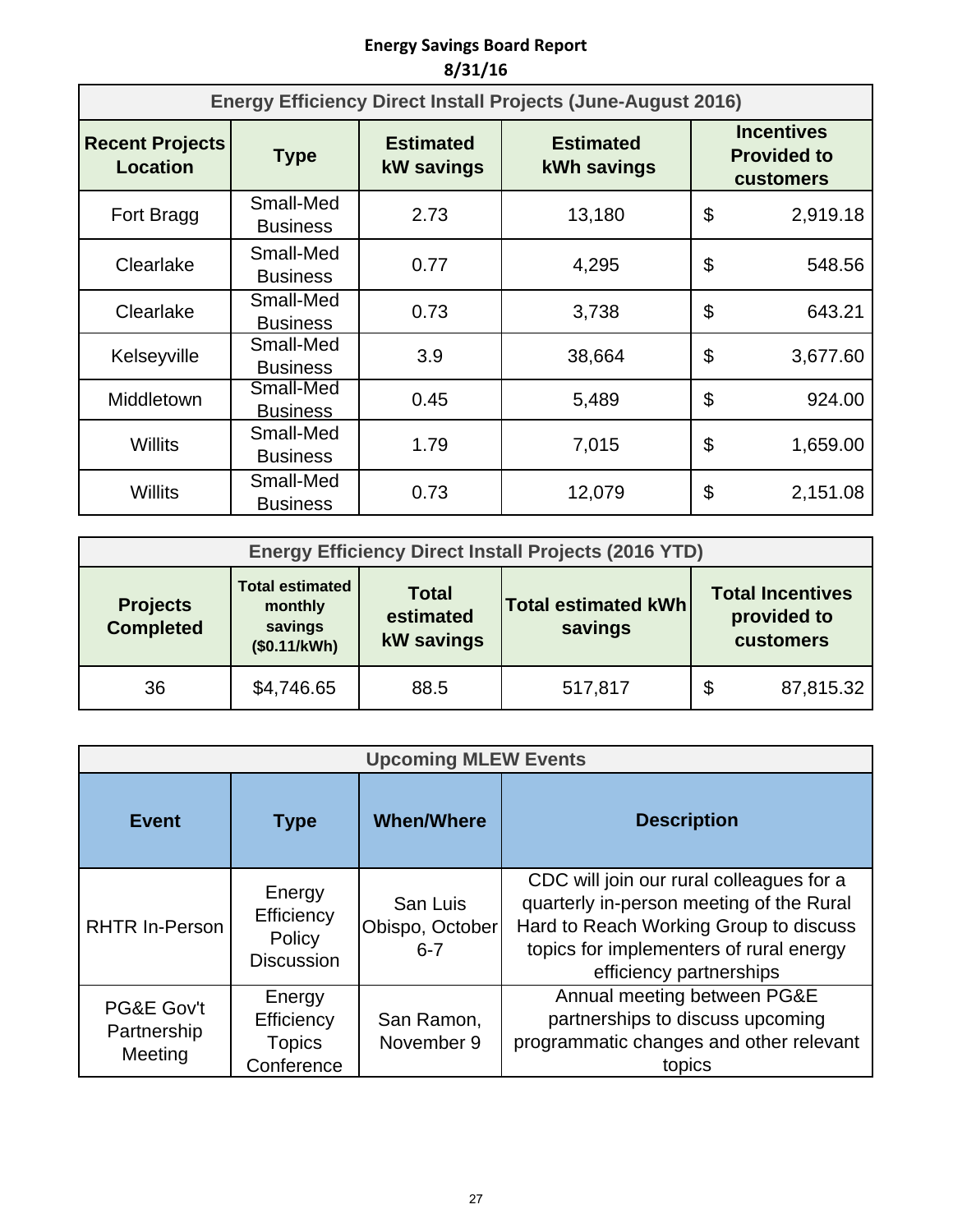

Agenda Summaries must be submitted no later than end of business Thursday, 14 days prior to the meeting date

To: Board of Commissioners Date: 8/24/2016

From: Heather Blough Agenda Date: 9/15/2016

| <b>Department Resource:</b> | <b>Heather Blough</b>      | Phone: 463-5462                     | Present $\boxtimes$   On Call |                                  |
|-----------------------------|----------------------------|-------------------------------------|-------------------------------|----------------------------------|
|                             |                            | ex 115                              |                               |                                  |
| $'$ Add On Item $\Box$      | Regular Agenda $\boxtimes$ | Est. Time for Item: 10 min   Urgent |                               | $\mathsf{I}$ Routine $\boxtimes$ |

### **Agenda Title: Manager's Report**

 **Previous Actions: Reports submitted for scheduled meetings for review.** 

**General:** 

- o Continuing Supervision with Staff, mostly monthly at this time
- o Continuing to process Reasonable Accommodations

### **Housing Assets: (BBN, CC, PBV)**

- Occupancy as of 8/31/2016 is at 98%
- Several unit transfers in play as household composition changes, thus impacting eligibility for unit size
- There have recently been 4 CDC initiated terminations of tenancy for BBN, Inc. properties. Three of the tenants vacated without CDC needing to file an unlawful detainer, one has been filed

### **Housing Programs (VASH, HCV, PSH, PBV)**

- July 2016 Voucher Management System reflected 835 units leased on the first of the month.
- Continue to conduct "distance" appointments for re-certifications for housing programs (except PBV) during this period. Anticipate discontinuing this in the next few months.
- Temporary staff position ended.
- Returning staff person, who had been increased to 4 days per week, is now reduced to 3 days per week again.
- Quality Control Specialist has transitioned the bulk of the Housing Specialist activities back to the returning staff person, has caught up on the SEMAP Audit, and is working with Office Rep I on application processing activities for the HCV and PBV programs. Anticipate opening the waiting for Housing Choice Vouchers list this fall.
- Still working with the Field Office on meeting grant conditions for the Continuum of Care grants funded through this last round. Two of four grant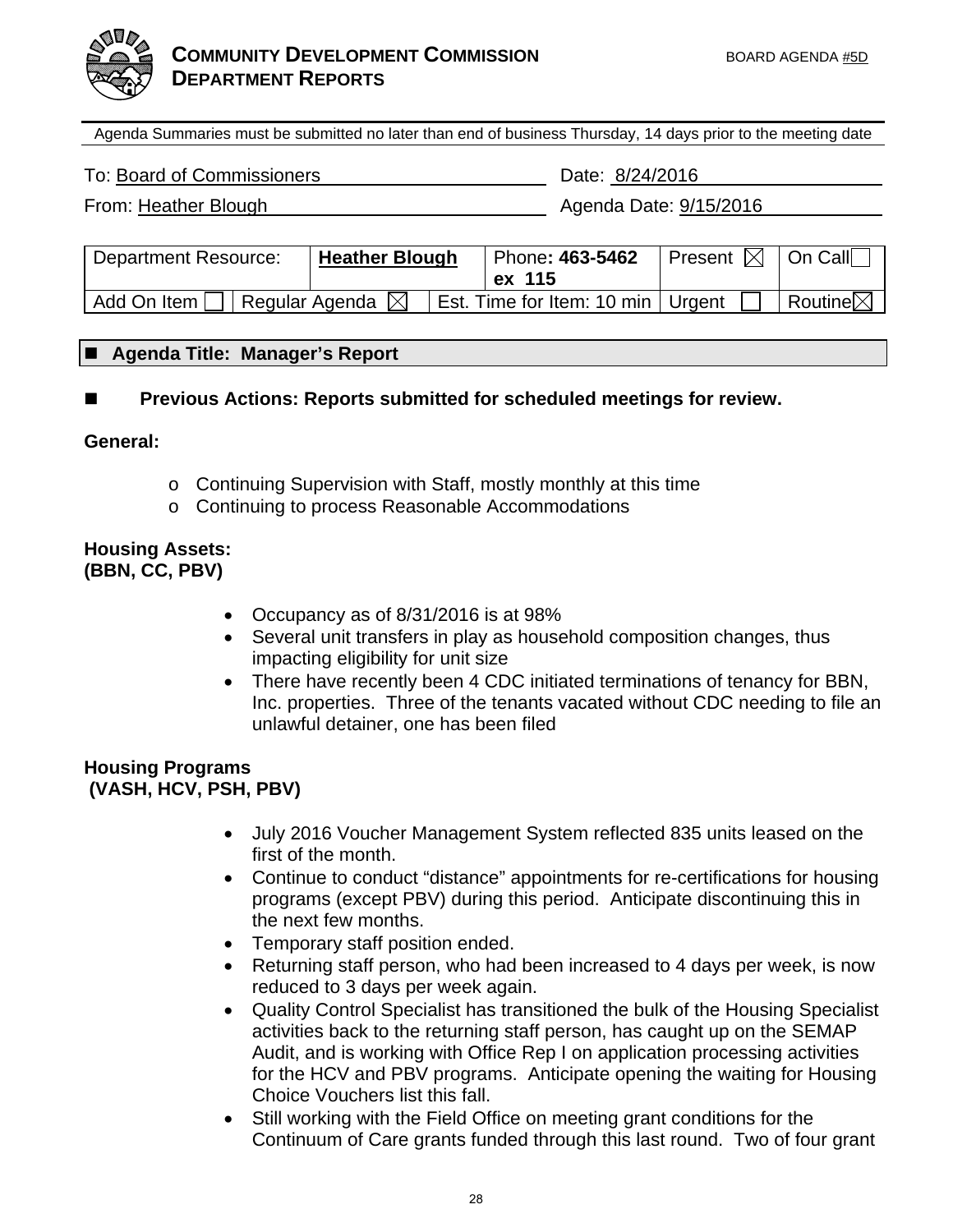agreements have been signed by the Executive Director, and sent back to HUD.

- Working, as well, with Field Office on combining the SOHP and TRA grants. The consolidation agreements for these grants has, as well, been signed by the Executive Director and been sent back to HUD.
- Notice of Funding Availability dropped for the CoC funded housing programs in June, with applications due to the CoC on August  $11<sup>th</sup>$ , and the collaborative application and project applications due to HUD on September  $14<sup>th</sup>$ , 2016. Have spent the bulk of the last few months working on these grants. Submitting a reallocated application for Coordinated Entry, and reducing the funding request for the Tenant Based Rental assistance. This is the first time I have submitted a reallocated application, however, coordinated entry needs to be funded, so that we are in compliance with the regulation for the Continuum of Care funding CDC receives.
- CDC and the County HHSA have identified funding for Coordinated Entry for this year, and the CDC has issued an RFP for this activity.
- The SRA grant will not be extended, however, we can transition this funding stream to Tenant Based Rental assistance, to serve 2 households. Anticipate combining this with TRA as well, next year.
- Success rate for voucher holders seeking housing has dropped to 28%. This means that for every 100 vouchers issued, only 28 will result in a lease up/housing assistance payments contract. Strategic planning session, and specialist meetings have been and are being used to identify strategies to engage landlords and to educate voucher holders in order to maximize leasing whenever possible. The extreme housing shortage in the county is a big part of the equation, as well.
- Proposed 2017 payment standards have been released. Under separate agenda item, CDC is proposing to increase the payment standard to optimize leasing opportunities for voucher holders.

*PBV*= Project Based Vouchers, *HCV*= Housing Choice Vouchers, *VASH*= Veterans Affairs Supportive Housing, *BBN*= Building Better Neighborhoods, Inc., *CC*= College Court, CoC=Continuum of Care TRA= Tenant Based Rental Assistance SRA=Sponsor Based Rental Assistance HMIS=Homeless Information Management System PSH=Permanent Supportive Housing HAP=Housing Assistance Payments

SOPH=Supportive Opportunity for Housing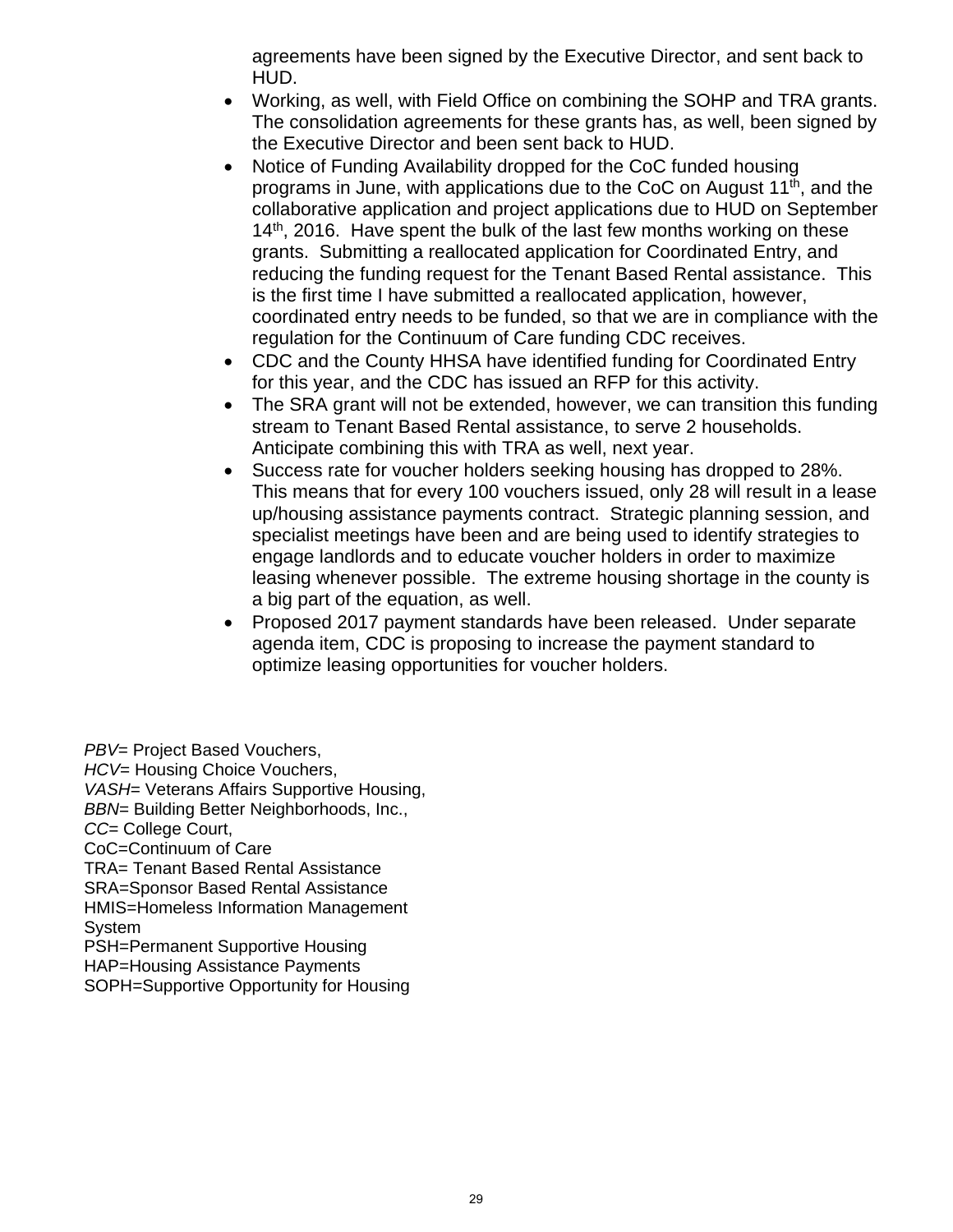| as of 08/31/2016<br>Project | <b>Total Units</b> | Occupied<br><b>Units</b> | <b>Off Line</b><br>$**$ | Make Ready | Vacant Units | Actual    | Occupancy<br>(Available<br><b>Adjusted</b> |
|-----------------------------|--------------------|--------------------------|-------------------------|------------|--------------|-----------|--------------------------------------------|
|                             |                    |                          |                         |            |              | Occupancy | Units-off line<br>units)                   |
| College Court               |                    | တ                        | 0                       |            | ○            | 85.71%    | 85.71%                                     |
| Baechtel Creek              | 80                 | 69                       | 0                       |            | 0            | 98.33%    | 98.33%                                     |
| Seacliff                    | $\vec{0}$          | $\vec{0}$                | 0                       | $\circ$    | 0            | 100.00%   | 100.00%                                    |
| Ukiah 30                    | ΣS                 | 23                       | 0                       | $\circ$    | ○            | 100.00%   | 100.00%                                    |
| Sanderson<br>Village        | ဖ                  | ဖ                        | 0                       | 0          | 0            | 100.00%   | 100.00%                                    |
| Glass Beach                 | $\vec{5}$          | $\vec{5}$                | 0                       | $\circ$    | 0            | 100.00%   | 100.00%                                    |
| Brookside<br>Marlene        | $\vec{\omega}$     | $\vec{\omega}$           | $\circ$                 | $\circ$    | 0            | 100.00%   | 100.00%                                    |
| <b>Total</b>                | 146                | 144                      | 0                       | N          |              | 98.63%    | 98.63%                                     |
|                             |                    |                          |                         |            |              |           |                                            |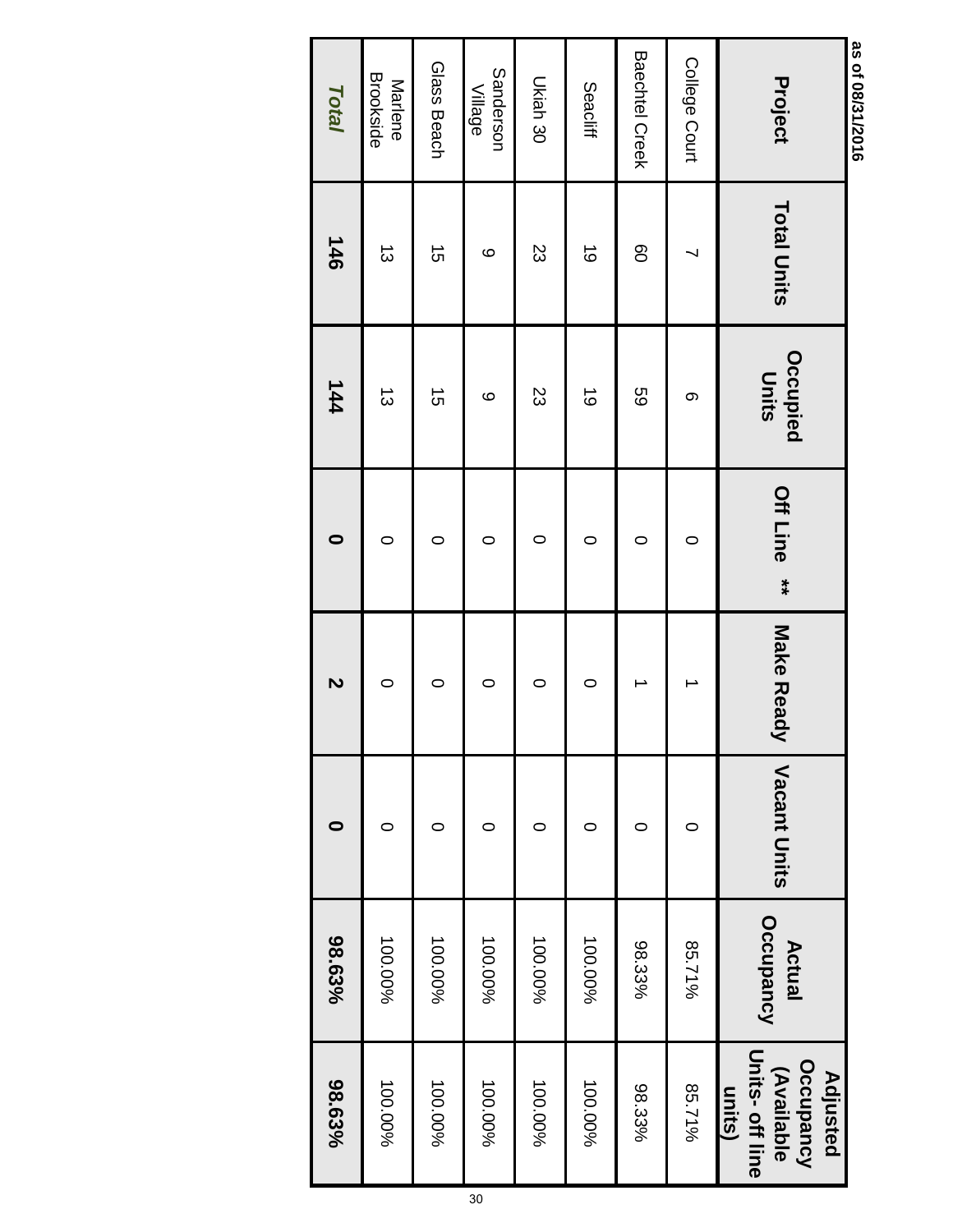| As of 08/31/2016<br>Vacant Units and their Status |                 |                                       |                                     |                                               | Unit turn days               |                  |                         |
|---------------------------------------------------|-----------------|---------------------------------------|-------------------------------------|-----------------------------------------------|------------------------------|------------------|-------------------------|
| Address                                           | <b>Bed size</b> | <b>Ready Date</b><br><b>Projected</b> | Lease<br>Date<br><b>Anticipated</b> | and waiting<br><b>Applicatin<br/>Approved</b> | <b>Month-FY</b><br>$15 - 16$ | Avg Down<br>Time | Lease Up<br>Time<br>BAV |
| 1461 N. Bush St. #F Ukiah                         |                 | 8/31/2016                             | 9102/2016                           | Yes                                           | $\vec{0}$                    | C                | 0                       |
| 60 Alder Ct., Willits                             |                 | 911/2016                              | <b>Unit For</b>                     | <b>Manager</b>                                | $\overrightarrow{=}$         |                  |                         |
|                                                   |                 |                                       |                                     |                                               | $\vec{z}$                    | cл               | ဖ                       |
|                                                   |                 |                                       |                                     |                                               |                              |                  |                         |
|                                                   |                 |                                       |                                     |                                               | Z                            | 4                | $\infty$                |
|                                                   |                 |                                       |                                     |                                               | $\omega$                     | N                | $\vec{o}$               |
|                                                   |                 |                                       |                                     |                                               | 4                            | N                | 20                      |
|                                                   |                 |                                       |                                     |                                               | c                            |                  | 4                       |
|                                                   |                 |                                       |                                     |                                               | ග                            | 0                | 0                       |
|                                                   |                 |                                       |                                     |                                               |                              | တ                | 25                      |
|                                                   |                 |                                       |                                     |                                               |                              |                  | Ć                       |

| 100.00% | Percentage completed year to date        |
|---------|------------------------------------------|
| 146     | Number completed year to date            |
|         | Number of Chits inspected for the month  |
|         | Vacant Units Exempted                    |
| 146     | Total units to be inspected for the year |
|         | Units<br>Inns<br>Inspected               |

|                                              |                                          | Overall Average | α |  |
|----------------------------------------------|------------------------------------------|-----------------|---|--|
| Lease up time: Vork order close to new lease | Down Hime: Lease end to work order issue |                 |   |  |
|                                              |                                          |                 |   |  |
|                                              |                                          |                 |   |  |

| <b>Pending Vacancies</b>       |                     |                            |         |                                               |
|--------------------------------|---------------------|----------------------------|---------|-----------------------------------------------|
| <b>Address</b>                 | Type of notice      | Status                     | Lock ou | Vacate date                                   |
|                                |                     |                            |         |                                               |
| 213 Tedford Ave Ukiah          | 13 Day Pay or Quit  | Eviction - Filed           |         |                                               |
| ISS Chess St. #G FB            | <b>Solut Income</b> | <b>Looking for Housing</b> |         | 9/30/2016<br>1 <u>2/31/2016</u><br>12/31/2017 |
| <b>SOL LOPP Crimalino</b><br>긊 | Under Occupied      | Transfer to SC #G          |         |                                               |
|                                |                     |                            |         |                                               |
|                                |                     |                            |         |                                               |
|                                |                     |                            |         |                                               |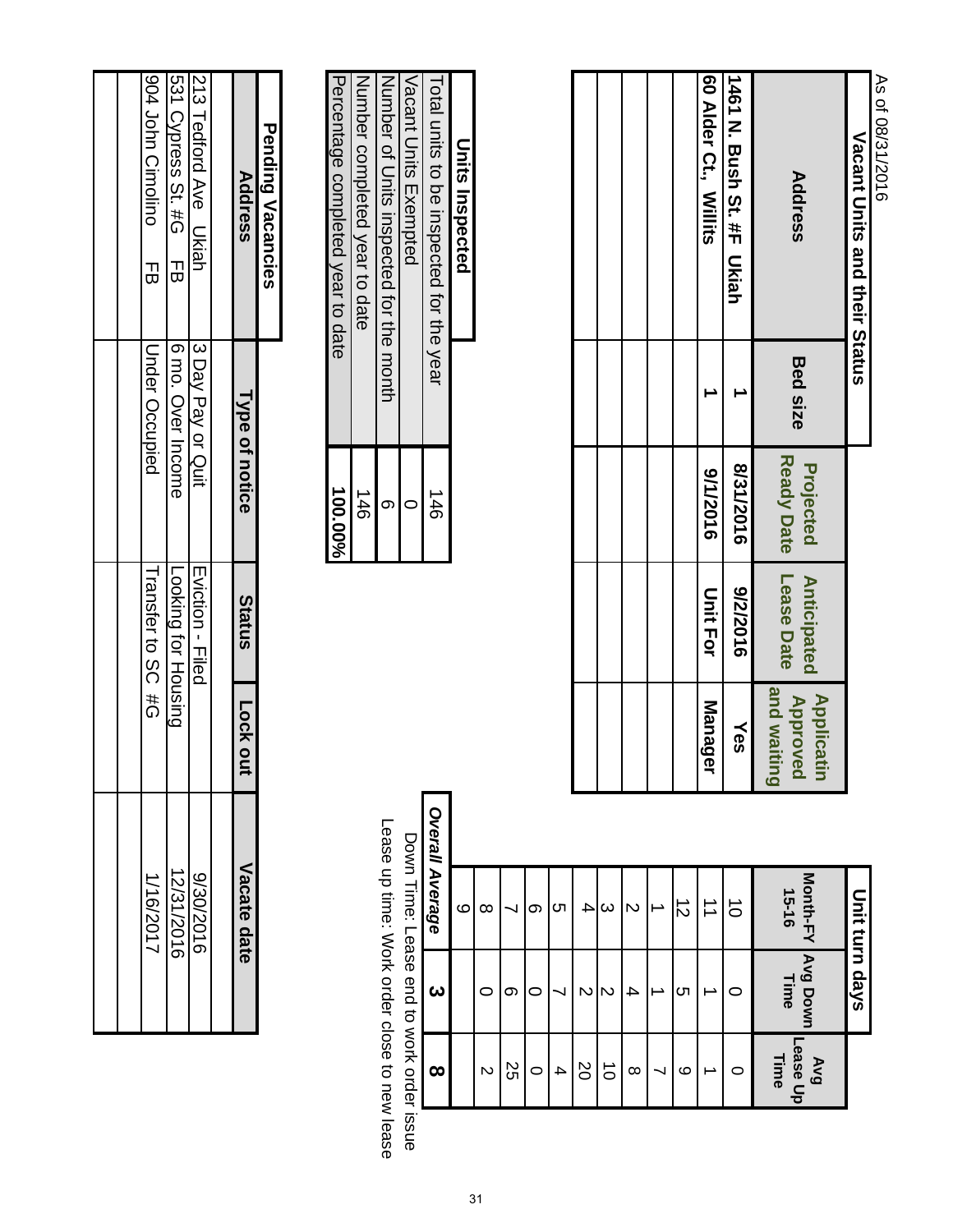|                        |                      |              |    | <b>Agency Owned and Managed Accounts Receivable</b> |                |     |                |    |          |                     |
|------------------------|----------------------|--------------|----|-----------------------------------------------------|----------------|-----|----------------|----|----------|---------------------|
|                        |                      |              |    | 8/31/2016                                           |                |     |                |    |          |                     |
| Project                | Rent                 | Other*       |    | <b>Total Tenant</b><br>Due W/O<br><b>Deposit</b>    | Deposit        |     | <b>HAP</b>     |    | Total    | Comments            |
| Sanderson Way          | \$                   | $122.15$ \$  |    | 122.15                                              |                |     |                | \$ | 122.15   | LF & Repy-MT        |
| Marlene/Brookside      | \$<br>153.00         | \$<br>151.94 | S. | 304.94                                              | \$<br>649.00   |     |                | \$ | 953.94   | Repay-Rnt, 3Day, LF |
| Glass Beach            |                      | \$<br>439.20 | \$ | 439.20                                              | \$<br>1,171.00 |     |                | \$ | 1,610.20 | MT-Repy, LF, New MI |
| <b>Baechtel Creek</b>  | \$<br>2.00           | \$<br>5.00   | \$ | 7.00                                                | \$<br>446.00   |     |                | \$ | 453.00   | Late Fee            |
| SeaCliff               | \$<br>214.00         | \$<br>104.65 | \$ | 318.65                                              | \$<br>748.00   | \$  | 93.00          | \$ | 1,159.65 | MT, LF              |
| Ukiah 30               | \$<br>1,274.00       | \$<br>337.95 | \$ | 1,611.95                                            | \$<br>600.00   | \$  | 154.00         | \$ | 2,365.95 | Repay, 3Day, MT     |
| <b>Subtotal BBN</b>    | \$<br>1,643.00       | \$1,160.89   | \$ | 2,803.89                                            | \$<br>3,614.00 | -\$ | 247.00         | \$ | 6,664.89 |                     |
| <b>College Court</b>   | \$                   | \$<br>5.00   | \$ | 5.00                                                |                |     |                | \$ | 5.00     | LF                  |
| <b>Subtotal Agency</b> | \$<br>$\blacksquare$ | \$<br>5.00   | \$ | 5.00                                                | \$             | \$  | $\blacksquare$ | \$ | 5.00     |                     |
| <b>Total Combined</b>  | \$<br>1,643.00       | \$1,165.89   | S. | 2,808.89                                            | \$3,614.00     | \$  | 247.00         | S  | 6,669.89 |                     |

|                        |                      |              |    | 7/31/2016                                        |                |                      |    |          |                      |
|------------------------|----------------------|--------------|----|--------------------------------------------------|----------------|----------------------|----|----------|----------------------|
| Project                | Rent                 | Other*       |    | <b>Total Tenant</b><br>Due W/O<br><b>Deposit</b> | Deposit        | <b>HAP</b>           |    | Total    | Comments             |
| Sanderson Way          |                      | 71.65        | \$ | 71.65                                            |                | \$                   | \$ | 71.65    | LF & MT              |
| Marlene/Brookside      | \$<br>163.94         | \$<br>30.00  | \$ | 193.94                                           | \$<br>140.00   |                      | \$ | 333.94   | Repymt-Rent & MT     |
| Glass Beach            |                      | \$<br>155.49 | \$ | 155.49                                           | \$<br>914.00   |                      | \$ | 1,069.49 | 3 Day, Mt, Repy & LF |
| <b>Baechtel Creek</b>  | \$<br>21.00          | \$<br>37.37  | \$ | 58.37                                            | \$<br>571.00   |                      | \$ | 629.37   | LF, MT, Repay-Rent   |
| <b>SeaCliff</b>        |                      | \$<br>115.65 | \$ | 115.65                                           | \$<br>1,307.00 |                      | \$ | 1,422.65 | МT                   |
| Ukiah 30               | \$<br>737.00         | \$<br>309.81 | S  | 1,046.81                                         | \$<br>650.00   | \$<br>135.00         | S  | 1,831.81 | Repym-Rnt, 3Day-Mt   |
| <b>Subtotal BBN</b>    | \$<br>921.94         | \$<br>719.97 | \$ | 1,641.91                                         | \$<br>3,582.00 | \$<br>135.00         | \$ | 5,358.91 |                      |
| <b>College Court</b>   |                      | \$<br>5.00   | \$ | 5.00                                             |                |                      | \$ | 5.00     | LF                   |
| <b>Subtotal Agency</b> | \$<br>$\blacksquare$ | \$<br>5.00   | \$ | 5.00                                             | \$<br>-        | \$<br>$\blacksquare$ | \$ | 5.00     |                      |
| <b>Total Combined</b>  | \$<br>921.94         | \$<br>724.97 | \$ | 1,646.91                                         | \$<br>3,582.00 | \$<br>135.00         | S  | 5,363.91 |                      |

\*Other-incluldes such things as maintenance charges, late fees,

utilities paid by CDC that were tenant responsibility.

\* Note: LF= late fees which are \$25 if rent is not paid by close of business on the 5th of the month

MT= Maintenance chg.

MI=Move In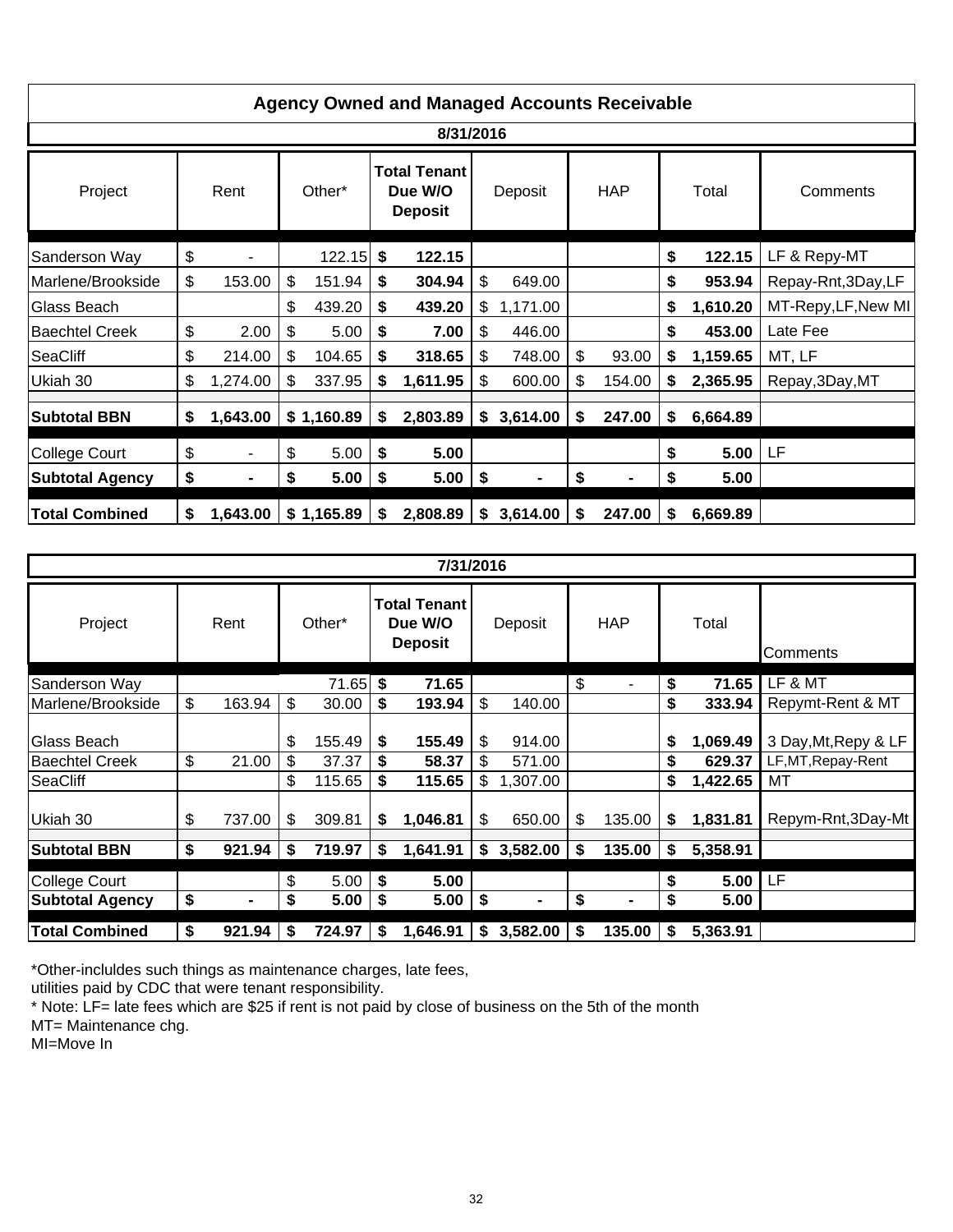

Agenda Summaries must be submitted no later than end of business Thursday, 14 days prior to the meeting date

| TO: Board of Commissioners            |                            | DATE: 8/26/2016           |                               |                     |
|---------------------------------------|----------------------------|---------------------------|-------------------------------|---------------------|
| FROM: Heather Blough, Housing Manager |                            |                           | AGENDA DATE: 9/15/2016        |                     |
| <b>DEPARTMENT RESOURCE:</b>           | $\vert$ H. Blough          | PHONE: 463-5462<br>ex 115 | Present $\boxtimes$   On Call |                     |
|                                       |                            |                           |                               |                     |
| Add On Item [                         | Regular Agenda $\boxtimes$ | Est. Time for Item: 5 min | Urgent                        | Routine $\boxtimes$ |

### **AGENDA TITLE: Discussion and Possible Action Regarding Resolution 1066-16 Adopting Updated Payment Standards for use in the Housing Choice Voucher Program effective 11/1/2016**

**EXECTE: Previous Actions: The Board adopted the most recent payment standards on 8/18/2011 with Resolution 984-11, on 10/24/2013 with Resolution 1027-13, on 9/17/2014 with Resolution 1037-14, and on 11/5/2015 with Resolution 1055-15** 

### **Summary**

In 2015 the Fair Market Rents increased by 24% which required CDC to adjust its payment standards to be within the regulatory range of 90% to 110% of the Fair Market Rents. CDC choose 90% of the FMR for all bedroom sizes that year.

In 2016 the Fair Market Rents are decreased by 5% to 16%. Fortunately, the previously adopted payment standards were still within the regulatory range required so the Commission approved keeping the payment standards the same as the previous year.

The proposed 2017 payment standards will be decreasing again. It is recommended that CDC increase the payment standards this upcoming year. The reasons for this recommendation are:

- 1. Scarcity of housing in this county
- 2. Units under contract continue to decline
- 3. The declining success rate of voucher holders in leasing a unit- current success rate is 28%

The payment standards presented here for approval are at 109% of the Proposed Fair Market Rents for 2017.

When calculating tenant rent, housing assistance payments, and utility re-imbursement payments, the beginning point is the payment standard approved by the Board of Commissioners.

| ■ RECOMMENDED ACTION/MOTION: Adopt resolution #1066-16 approving the updated payment                            |
|-----------------------------------------------------------------------------------------------------------------|
| standards for the Housing Choice Voucher Program to be effective 11/1/2016                                      |
| the contract of the contract of the contract of the contract of the contract of the contract of the contract of |

| <b>E.D. RECOMMENDATION:</b> Agree $\boxtimes$ Disagree $\Box$ No Opinion $\Box$ Staff Report Attached |
|-------------------------------------------------------------------------------------------------------|
|-------------------------------------------------------------------------------------------------------|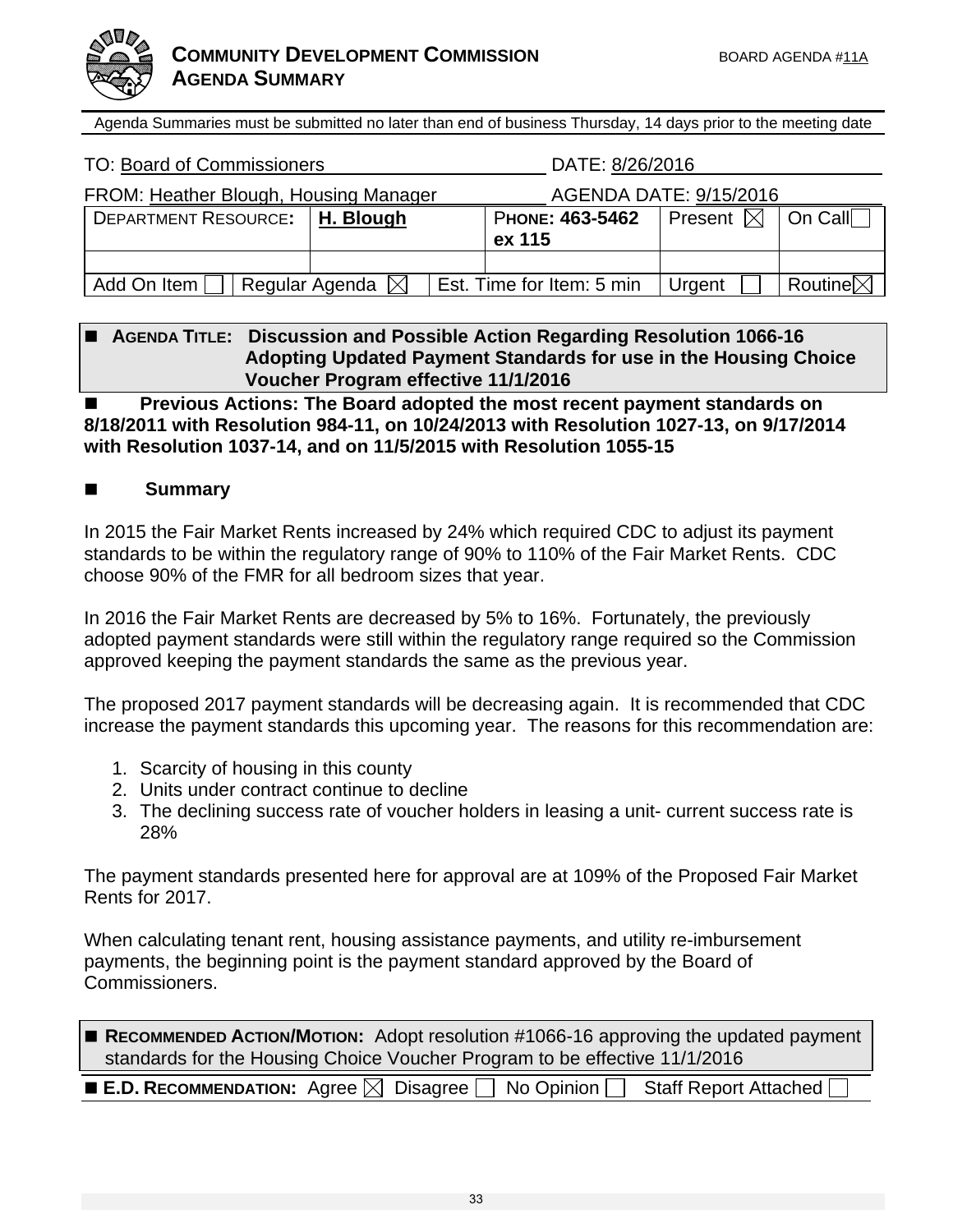|                 | Payment Standards proposed to be effective 11/1/2016 |                                |                    |                                            |         |                |                |
|-----------------|------------------------------------------------------|--------------------------------|--------------------|--------------------------------------------|---------|----------------|----------------|
| Bedroom<br>size | <b>2016 Final</b><br><b>FMR</b>                      | 2017<br>Proposed<br><b>FMR</b> |                    | $2017$ @<br>109%-<br>proposed<br><b>PS</b> | 2016 PS |                | Increase<br>by |
| Ω               | 733                                                  | 706                            | $\mathsf{\dot{S}}$ | 770                                        | 730     | $\ddot{\zeta}$ | 40             |
| 1               | 789                                                  | 776                            | Ś                  | 846                                        | 782     | \$             | 64             |
| 2               | 1056                                                 | 1031                           | \$                 | 1,124                                      | 1032    | \$             | 92             |
| 3               | 1505                                                 | 1460                           | $\zeta$            | 1,591                                      | 1422    | \$             | 169            |
| 4               | 1609                                                 | 1590                           | \$                 | 1,733                                      | 1719    | \$             | 14             |
|                 |                                                      |                                |                    |                                            |         |                |                |
|                 | 8/26/2016                                            |                                |                    |                                            |         |                |                |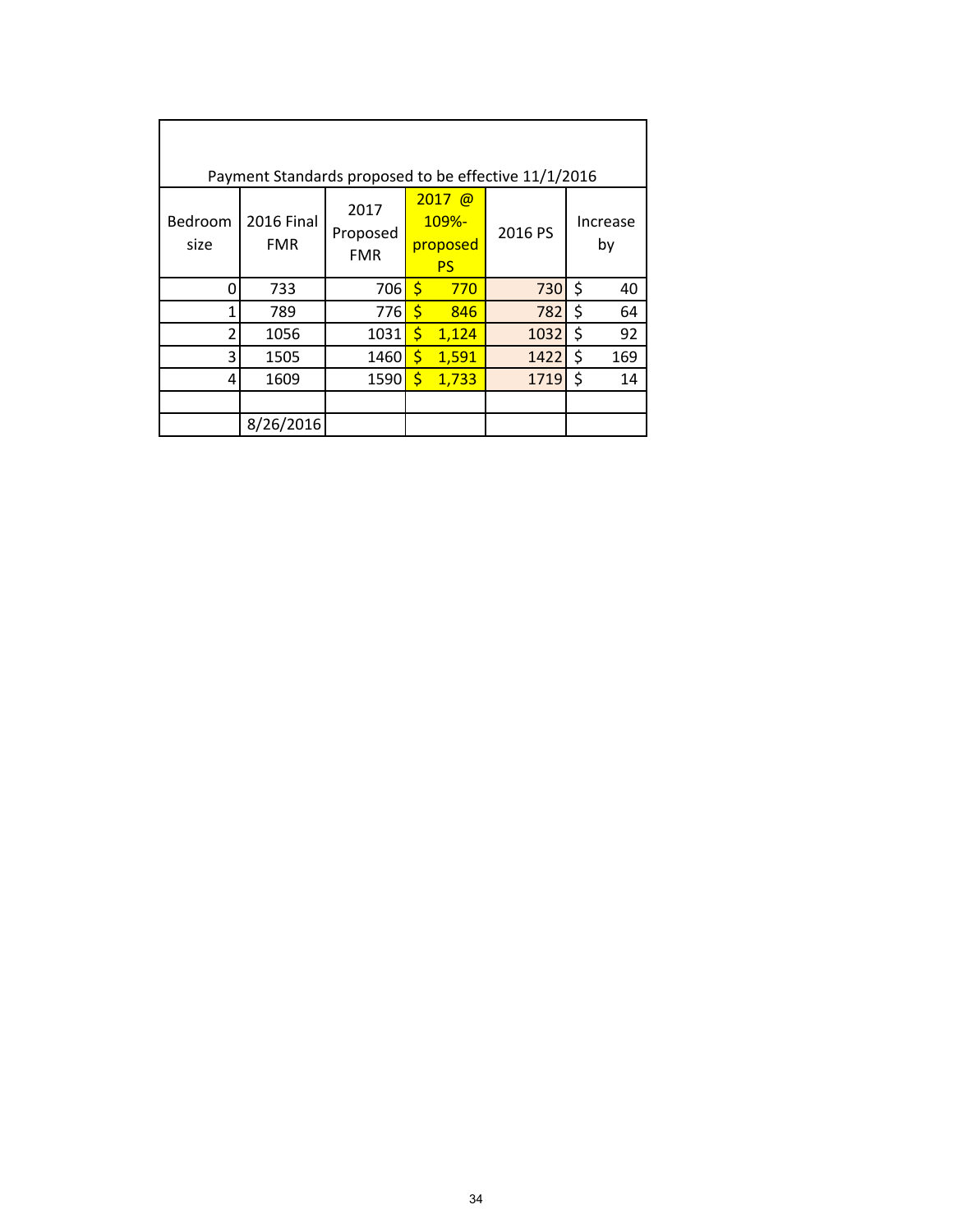### **RESOLUTION APPROVING UPDATED PAYMENT STANDARDS FOR THE HOUSING CHOICE VOUCHER PROGRAM, TO BE EFFECTIVE 11/1/2016:**

**Whereas**, the U. S. Department of Housing and Urban Development (HUD) requires Housing Authorities that administer the Housing Choice Voucher Program to review and update their payment standards, and regulations require the payment standards to fall within 90% to 110% of the Fair Market Rent; and

**Whereas**, HUD provided proposed 2017 Fair Market Rents for Mendocino County on August 25th 2016 to be effective 10/1/2016; and

**Whereas,** the previously approved payment standards were between 90% and 110% of the final Fair Market Rents for 2016; and

**Whereas**, the payment standards attached hereto and made a part hereof are within the regulatory required 90 to 110 percent of the proposed Fair Market Rents for 2017; and

**Whereas,** the number of households the Commission can assist is impacted by the payment standards; and

**Whereas,** payment standard review and update is required for the Section Eight Management Assessment Program, and

**Now, therefore, be it resolved** that the Community Development Commission of Mendocino County, Housing Authority (CDC) approves the attached updated payment standards for the Housing Choice Voucher Program tenant based rental assistance.

The foregoing resolution was introduced by Commissioner \_\_\_\_\_\_\_\_\_\_\_\_\_\_\_\_\_\_\_\_\_\_\_\_\_ and seconded by Commissioner The Commissioner and passed and adopted on this 15<sup>th</sup> day of September 2016.

Ayes:

Noes:

Absent:

Abstained:

**Whereupon** the Chairperson declared Resolution 1066-16 adopted and so ordered.

 $\overline{\phantom{a}}$  , and the contract of the contract of the contract of the contract of the contract of the contract of the contract of the contract of the contract of the contract of the contract of the contract of the contrac

Dawn Deetz, Chairperson

Todd Crabtree, Executive Director

\_\_\_\_\_\_\_\_\_\_\_\_\_\_\_\_\_\_\_\_\_\_\_\_\_\_\_\_\_\_\_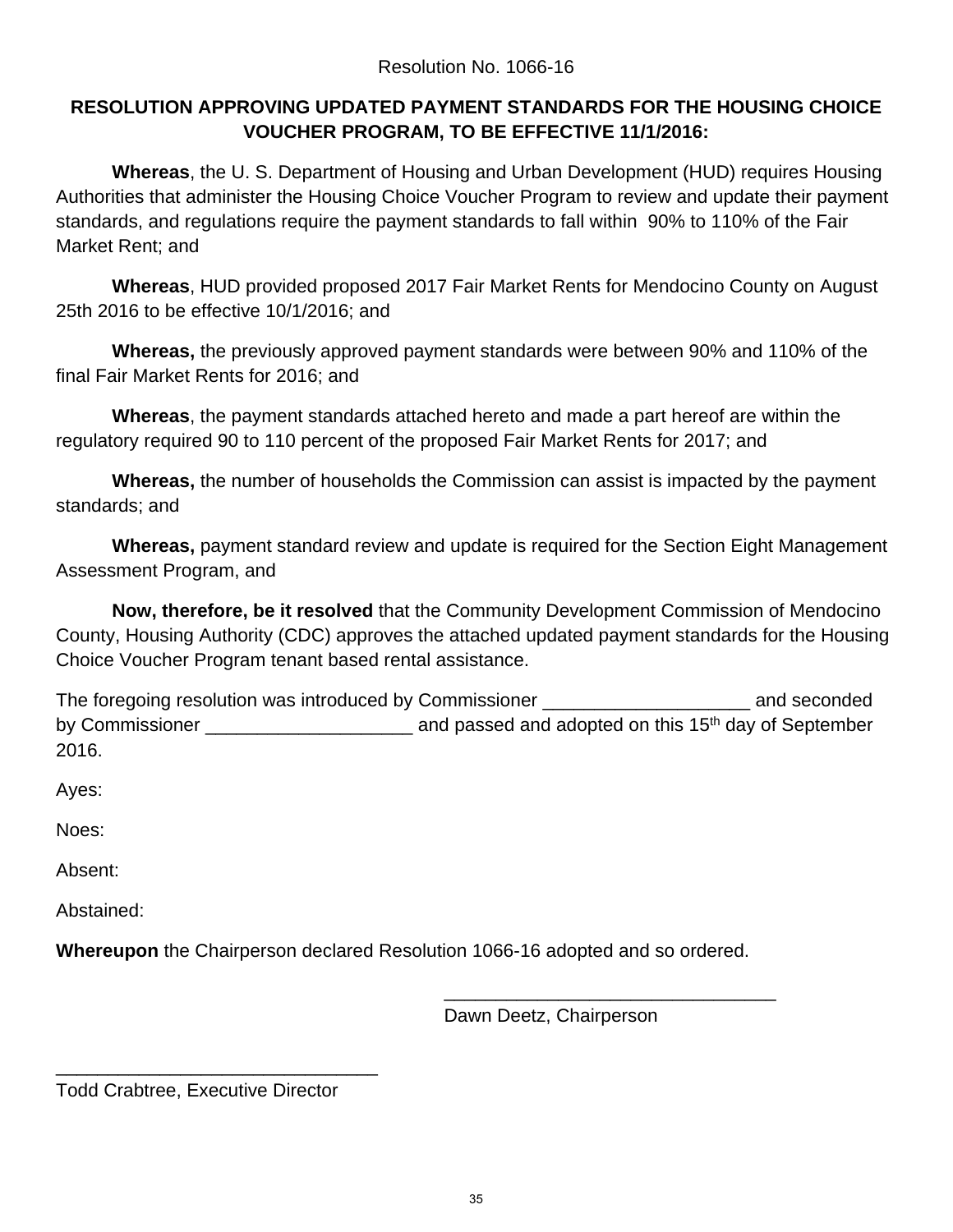



Agenda Summaries must be submitted no later than end of business Thursday, 14 days prior to the meeting date

FROM: Heather Blough, Housing Manager AGENDA DATE: 9/15/2016

| <b>DEPARTMENT RESOURCE:</b> | H Blough       | PHONE: 463-5462     | Present $\boxtimes$ | │ On Call |
|-----------------------------|----------------|---------------------|---------------------|-----------|
|                             |                | ex 115              |                     |           |
| Add On Item                 | Regular Agenda | Est. Time for Item: | Urgent              | Routine   |
|                             |                | 5 min               |                     |           |

 **AGENDA TITLE: Discussion and Possible Action on Resolution # 1067-16 Authorizing the Executive Director and Controller and to Write Off Uncollectable Debts.** 

### **PREVIOUS BOARD OR BOARD COMMITTEE ACTIONS: On 4/21/2016 the Board authorized the Executive Director and Controller to write off \$728 in uncollectable debts.**

**\_\_\_\_\_\_\_\_\_\_\_\_\_\_\_\_\_\_\_\_\_\_\_\_\_\_\_\_\_\_\_\_\_\_\_\_\_\_\_\_\_\_\_\_\_\_\_\_\_\_\_\_\_\_\_\_\_\_\_\_\_\_\_\_\_\_\_\_\_\_\_** 

### **SUMMARY:**

CDC has established policies for the write off of tenant accounts receivable as follows:

Debts may be written off in the PHA's reasonable discretion.

When the Board approves the write offs, they are then submitted to a collection agency for further action. Fifty percent of any funds recovered by the collection agency are paid to CDC. The Collection agency keeps the balance.

Additionally, debts by former rental assistance participants in the Housing Choice Voucher Program, as well as the Project Based Voucher Program are entered into the Enterprise Income Verification System so that other Housing Authorities will be aware of the debt.

Attached please find a list of debts that are recommended for write off.

| RECOMMENDED ACTION/MOTION: Approve Resolution #1067-16 authorizing the Executive<br>Director and Controller to write off the listed debts. |  |  |  |  |
|--------------------------------------------------------------------------------------------------------------------------------------------|--|--|--|--|
| <b>E.D. RECOMMENDATION:</b> Agree $\boxtimes$ Disagree $\Box$ No Opinion $\Box$<br>Staff Report Attached [                                 |  |  |  |  |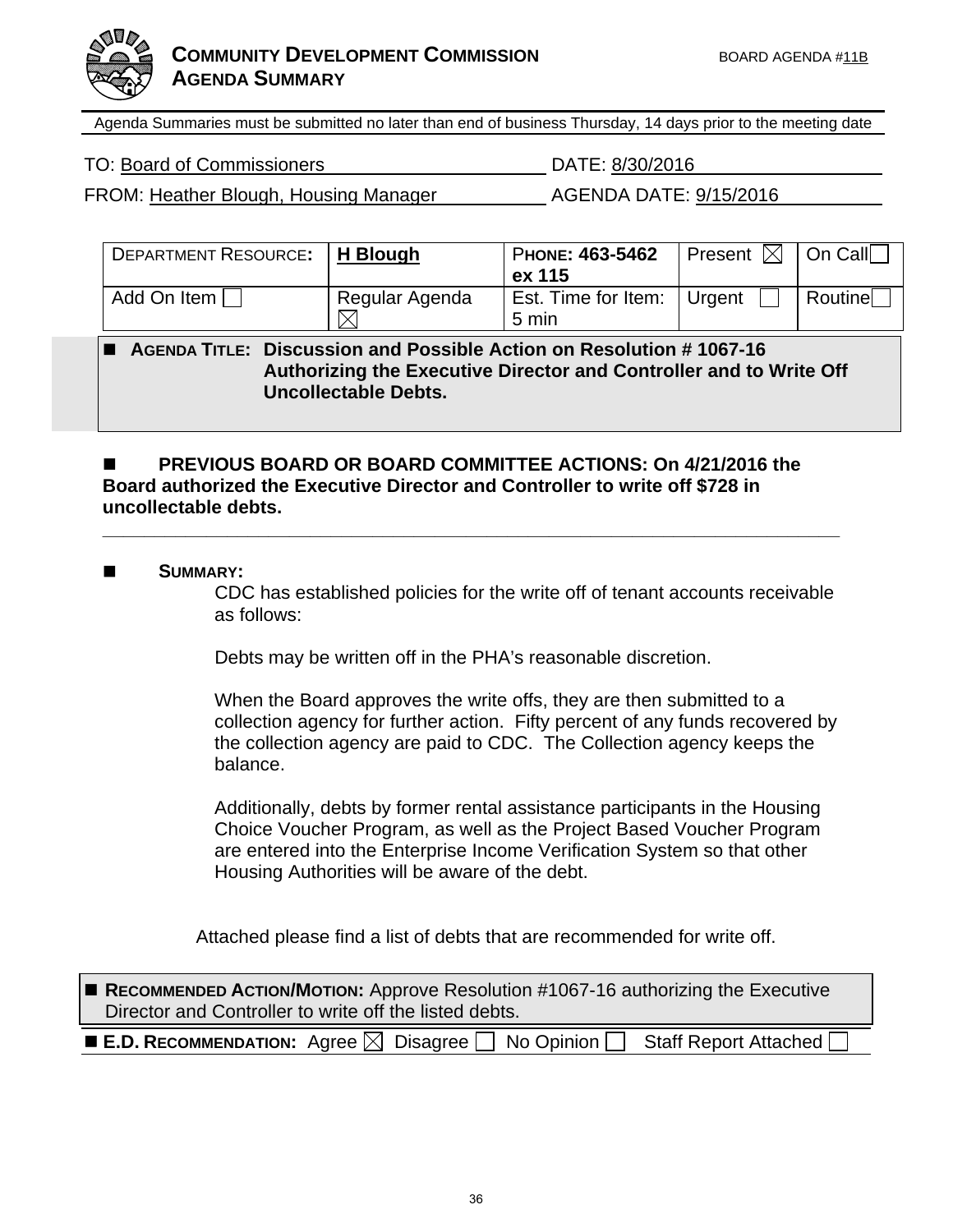| Recommended Write off 9/15/2016 |                        |                           |                             |  |
|---------------------------------|------------------------|---------------------------|-----------------------------|--|
| <b>CDC</b>                      |                        |                           |                             |  |
| <b>Tenant</b><br><b>Nubmer</b>  | <b>Balance</b><br>Owed | program                   | <b>Reason for write off</b> |  |
| t0004568                        | 236.00                 | <b>HCV</b>                | billed, no response         |  |
| t0000942                        | 1,188.00               | <b>HCV</b>                | billed, no response         |  |
| t0002192                        | 1,356.00               | <b>HCV</b>                | billed, no response         |  |
| t0002043                        | 1,425.00               | <b>HCV</b>                | billed, no response         |  |
|                                 |                        |                           |                             |  |
|                                 |                        |                           |                             |  |
|                                 |                        |                           |                             |  |
| 4,205.00                        |                        | Total amount to write off |                             |  |